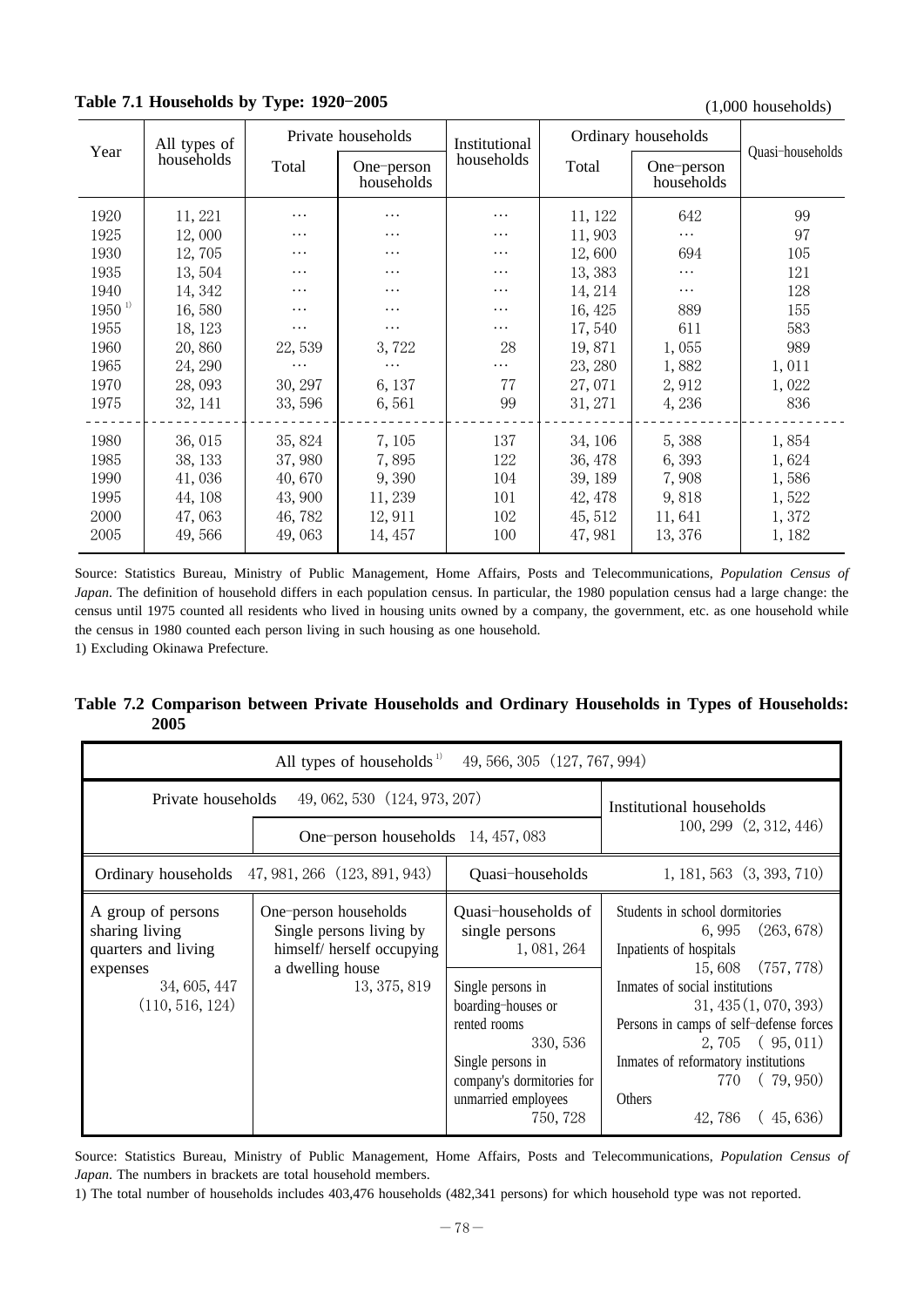**Table 7.3 Household Members by Type of Household: 1920-2005** (thousands) (thousands)

|                      |                            | ັ                     |                             |                        |                      | (uluusalius)                                   |
|----------------------|----------------------------|-----------------------|-----------------------------|------------------------|----------------------|------------------------------------------------|
| Year                 | All types of<br>households | Private<br>households | Institutional<br>households | Ordinary<br>households | Ouasi-<br>households | Households of two or<br>more household members |
| 1920                 | 55, 963                    | .                     | $\cdots$                    | 54, 336                | 1,627                | $\cdots$                                       |
| 1925                 | 59, 737                    | .                     | $\cdots$                    | 58,015                 | 1,721                | $\cdots$                                       |
| 1930                 | 64, 450                    | .                     | $\cdots$                    | 62,761                 | 1,689                | $\cdots$                                       |
| 1935                 | 69, 254                    | .                     | $\cdots$                    | 67, 250                | 2,004                | $\cdots$                                       |
| 1940                 | 73, 114                    | .                     | $\cdots$                    | 70,961                 | 2, 154               | $\cdots$                                       |
| $1950$ <sup>1)</sup> | 83, 200                    | $\cdots$              | $\cdots$                    | 81,629                 | 1,570                | $\cdots$                                       |
| 1960                 | 94, 302                    | 93, 419               | 883                         | 90, 285                | 4,017                | 89,697                                         |
| 1965                 | 99.209                     | $\cdots$              | $\cdots$                    | 94.393                 | 4,816                | $\cdots$                                       |
| 1970                 | 104,665                    | 103, 351              | 1,315                       | 99, 983                | 4,682                | 97, 213                                        |
| 1975                 | 111,940                    | 110, 338              | 1,556                       | 107, 970               | 3,924                | 103, 776                                       |
| 1980                 | 117,060                    | 115, 451              | 1,538                       | 113, 733               | 3, 256               | 108, 345                                       |
| 1985                 | 121, 049                   | 119, 334              | 1,674                       | 117,832                | 3,175                | 111, 439                                       |
| 1990                 | 123, 611                   | 121, 545              | 1,742                       | 120, 064               | 3, 224               | 112, 156                                       |
| 1995                 | 125, 570                   | 123,646               | 1,794                       | 122, 225               | 3, 215               | 112, 407                                       |
| 2000                 | 126, 926                   | 124, 725              | 1,973                       | 123, 454               | 3, 243               | 111,813                                        |
| 2005                 | 127,768                    | 124, 973              | 2,312                       | 123,892                | 3,394                | 110,516                                        |
|                      |                            |                       |                             |                        |                      |                                                |

Source: Statistics Bureau, Ministry of Public Management, Home Affairs, Posts and Telecommunications, *Population Census of Japan*. 1) Excluding Okinawa Prefecture.

| Table 7.4 Mean Number of Household Members by Type of Household: 1920-2005 | (persons) |
|----------------------------------------------------------------------------|-----------|
|----------------------------------------------------------------------------|-----------|

|                      |                            |                       |                             |                        |                      | V                                              |
|----------------------|----------------------------|-----------------------|-----------------------------|------------------------|----------------------|------------------------------------------------|
| Year                 | All types of<br>households | Private<br>households | Institutional<br>households | Ordinary<br>households | Quasi-<br>households | Households of two or<br>more household members |
| 1920                 | 4.99                       | $\cdots$              | $\cdots$                    | 4.89                   | 16.48                | $\cdots$                                       |
| 1930                 | 5.07                       | $\cdots$              | $\cdots$                    | 4.98                   | 16.09                | $\cdots$                                       |
| 1940                 | 5.10                       | $\cdots$              | $\cdots$                    | 4.99                   | 16.78                | $\cdots$                                       |
| $1950$ <sup>1)</sup> | 5.02                       | $\cdots$              | $\cdots$                    | 4.97                   | 10.15                | $\cdots$                                       |
| 1960                 | 4.52                       | 4.14                  | 31.66                       | 4.54                   | 4.06                 | 4.77                                           |
| 1965                 | 4.08                       | $\cdots$              | $\cdots$                    | 4.05                   | 4.77                 | $\cdots$                                       |
| 1970                 | 3.73                       | 3.41                  | 17.01                       | 3.69                   | 4.58                 | 4.02                                           |
| 1975                 | 3.48                       | 3.28                  | 15.66                       | 3.45                   | 4.69                 | 3.84                                           |
| 1980                 | 3.25                       | 3.22                  | 11.26                       | 3.33                   | 1.76                 | 3.77                                           |
| 1985                 | 3.17                       | 3.14                  | 13.71                       | 3.23                   | 1.96                 | 3.70                                           |
| 1990                 | 3.01                       | 2.99                  | 16.71                       | 3.06                   | 2.03                 | 3.59                                           |
| 1995                 | 2.85                       | 2.82                  | 17.79                       | 2.88                   | 2.11                 | 3.44                                           |
| 2000                 | 2.70                       | 2.67                  | 19.41                       | 2.71                   | 2.36                 | 3.30                                           |
| 2005                 | 2.58                       | 2.55                  | 23.06                       | 2.58                   | 2.87                 | 3.19                                           |
|                      |                            |                       |                             |                        |                      |                                                |

Source: Statistics Bureau, Ministry of Public Management, Home Affairs, Posts and Telecommunications, *Population Census of Japan*. 1) Excluding Okinawa Prefecture.

| Year                                                                         | All types of                                                                 |                                                                                                         | Private households                                                                                      | Institutional                                                                                        | Ordinary households                                                  | Quasi-households                                                   |                                                              |
|------------------------------------------------------------------------------|------------------------------------------------------------------------------|---------------------------------------------------------------------------------------------------------|---------------------------------------------------------------------------------------------------------|------------------------------------------------------------------------------------------------------|----------------------------------------------------------------------|--------------------------------------------------------------------|--------------------------------------------------------------|
|                                                                              | households                                                                   | Total                                                                                                   | One-person households                                                                                   | households                                                                                           | Total                                                                | One-person households                                              |                                                              |
| 1920<br>1930<br>1940<br>$1950$ <sup>1)</sup><br>1960<br>1965<br>1970<br>1975 | 100.00<br>100.00<br>100.00<br>100.00<br>100.00<br>100.00<br>100.00<br>100.00 | $\cdots$<br>$\cdots$<br>$\cdots$<br>$\cdots$<br>$\ast$<br>99.88<br>$\cdots$<br>$\ast$<br>99.75<br>99.61 | $\cdots$<br>$\cdots$<br>$\cdots$<br>$\cdots$<br>*<br>16.49<br>$\cdots$<br>*<br>20.21<br>$\ast$<br>19.45 | $\cdots$<br>$\cdots$<br>$\cdots$<br>$\cdots$<br>冰<br>0.12<br>$\cdots$<br>法<br>0.25<br>$\ast$<br>0.29 | 99.12<br>99.17<br>99.11<br>99.07<br>95.26<br>95.84<br>96.36<br>97.29 | 5.72<br>5.46<br>$\cdots$<br>5.36<br>5.06<br>7.75<br>10.36<br>13.18 | 0.88<br>0.83<br>0.89<br>0.93<br>4.74<br>4.16<br>3.64<br>2.60 |
| 1980<br>1985<br>1990<br>1995<br>2000<br>2005                                 | 100.00<br>100.00<br>100.00<br>100.00<br>100.00<br>100.00                     | 99.47<br>99.60<br>99.11<br>99.53<br>99.40<br>98.98                                                      | 19.73<br>20.70<br>22.88<br>25.48<br>27.43<br>29.17                                                      | 0.38<br>0.32<br>0.25<br>0.23<br>0.22<br>0.20                                                         | 94.70<br>95.66<br>95.50<br>96.31<br>96.71<br>96.80                   | 14.96<br>16.76<br>19.27<br>22.26<br>24.74<br>26.99                 | 5.15<br>4.26<br>3.86<br>3.45<br>2.92<br>2.38                 |

Source: Statistics Bureau, Ministry of Public Management, Home Affairs, Posts and Telecommunications, *Population Census of Japan*.

\* Arranged according to the definition of the 1980 census by which the total number of households was converted to 100. 1) Excluding Okinawa Prefecture.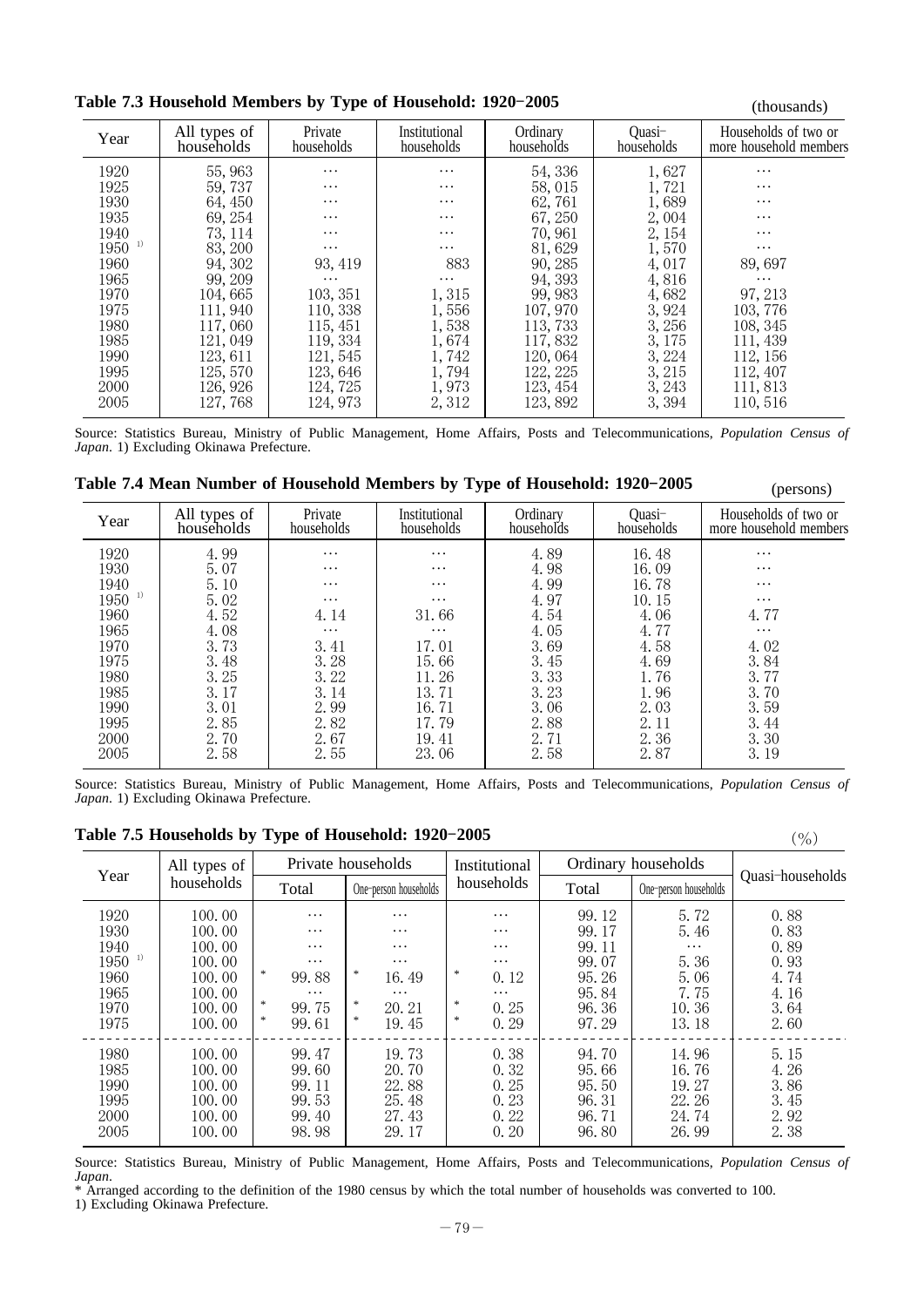

### Figure 7.1 Number of Private Households and Mean Number of Household Members: 1960-2005

See the notes for Table 7.1 and 7.4.

**Table 7.6 Annual Growth Rates of Households by Type: 1920-2005** (%)

| Period         | All types of | Private households |                       | Institutional | Ordinary households | Quasi-                |            |
|----------------|--------------|--------------------|-----------------------|---------------|---------------------|-----------------------|------------|
|                | households   | Total              | One-person households | households    | Total               | One-person households | households |
| 25<br>$1920 -$ | 1.35         | .                  | .                     | $\cdots$      | 1.37                | 2)<br>0.78            | $-0.35$    |
| 30<br>$1925 -$ | 1.15         | $\cdots$           | .                     | $\cdots$      | 1.15                | $\cdots$              | 1.59       |
| 35<br>$1930-$  | 1.23         | $\cdots$           | .                     | $\cdots$      | 1.21                | 3)<br>1.25            | 2.91       |
| $1935 -$<br>40 | 1.21         | $\cdots$           | .                     | .             | 1.21                | $\cdots$              | 1.15       |
| 50<br>$1940-$  | 1.46         | .                  | .                     | $\cdots$      | 1.46                | $\cdots$              | 1.89       |
| 55<br>$1950-$  | 1.80         | .                  | .                     | .             | 1.32                | $-7.24$               | 30.38      |
| 60<br>$1955 -$ | 2.85         | $\ddots$           | .                     | .             | 2.53                | 11.54                 | 11.14      |
| 65<br>$1960-$  | 3.09         | $_{1}$<br>3.00     | 1)<br>5.13            | 1)<br>10.73   | 3.22                | 12.27                 | 0.44       |
| $1965-$<br>70  | 2.95         | $\cdots$           | $\cdots$              | $\cdots$      | 3.06                | 9.12                  | 0.22       |
| 75<br>$1970-$  | 2.73         | 2.09               | 1.34                  | 5.15          | 2.93                | 7.79                  | $-3.92$    |
| $1975-$<br>80  | *<br>1.32    | 1.29               | 1.61                  | 6.58          | 1.75                | 4.93                  | 17.26      |
| 85<br>$1980-$  | 1.15         | 1.18               | 2.13                  | $-2.22$       | 1.35                | 3.48                  | $-2.62$    |
| $1985-$<br>90  | 1.48         | 1.38               | 3.53                  | $-3.11$       | 1.44                | 4.35                  | $-0.47$    |
| 95<br>$1990-$  | 1.45         | 1.54               | 3.66                  | $-0.67$       | 1.63                | 4.42                  | $-0.82$    |
| 1995-2000      | 1.31         | 1.28               | 2.81                  | 0.16          | 1.39                | 3.47                  | $-2.06$    |
| 05<br>$2000 -$ | 1.04         | 0.96               | 2.29                  | $-0.26$       | 1.06                | 2.82                  | $-2.94$    |

Source: Statistics Bureau, Ministry of Public Management, Home Affairs, Posts and Telecommunications, *Population Census of*<br>*Japan.* Refer to Table 7.1. Annual growth rate (%) was computed by the formula  $(\sqrt[p]{P_1/P_0} - 1)$ number of households at the beginning of the period and the number of households at the end of the period, respectively. n represents the period.

 $*$  The increase rate based on the arrangement according to the 1980 definition. 1) 1960–70. 2) 1920–30. 3) 1930–50.

|      |          | Household members (thousands) |                          |       | Mean private<br>household menbers |                          |          |
|------|----------|-------------------------------|--------------------------|-------|-----------------------------------|--------------------------|----------|
| Year | Total    | Private households            | Institutional households | Total | Private households                | Institutional households | (person) |
| 2000 | 126, 926 | 124, 950                      | 1,976                    | 100.0 | 98.4                              | 1.6                      | 2.67     |
| 2005 | 127, 708 | 125, 551                      | 2, 157                   | 100.0 | 98.3                              | 1.7                      | 2.56     |
| 2010 | 127, 473 | 125,026                       | 2, 447                   | 100.0 | 98.1                              | 1.9                      | 2.49     |
| 2015 | 126, 266 | 123, 463                      | 2,803                    | 100.0 | 97.8                              | 2.2                      | 2.45     |
| 2020 | 124, 107 | 120, 940                      | 3, 166                   | 100.0 | 97.4                              | 2.6                      | 2.41     |
| 2025 | 121, 136 | 117,636                       | 3,501                    | 100.0 | 97.1                              | 2.9                      | 2.37     |

Source: National Institute of Population and Social Security Research, *Household Projections for Japan* (October 2003). Projection based on the 2000 Population Census.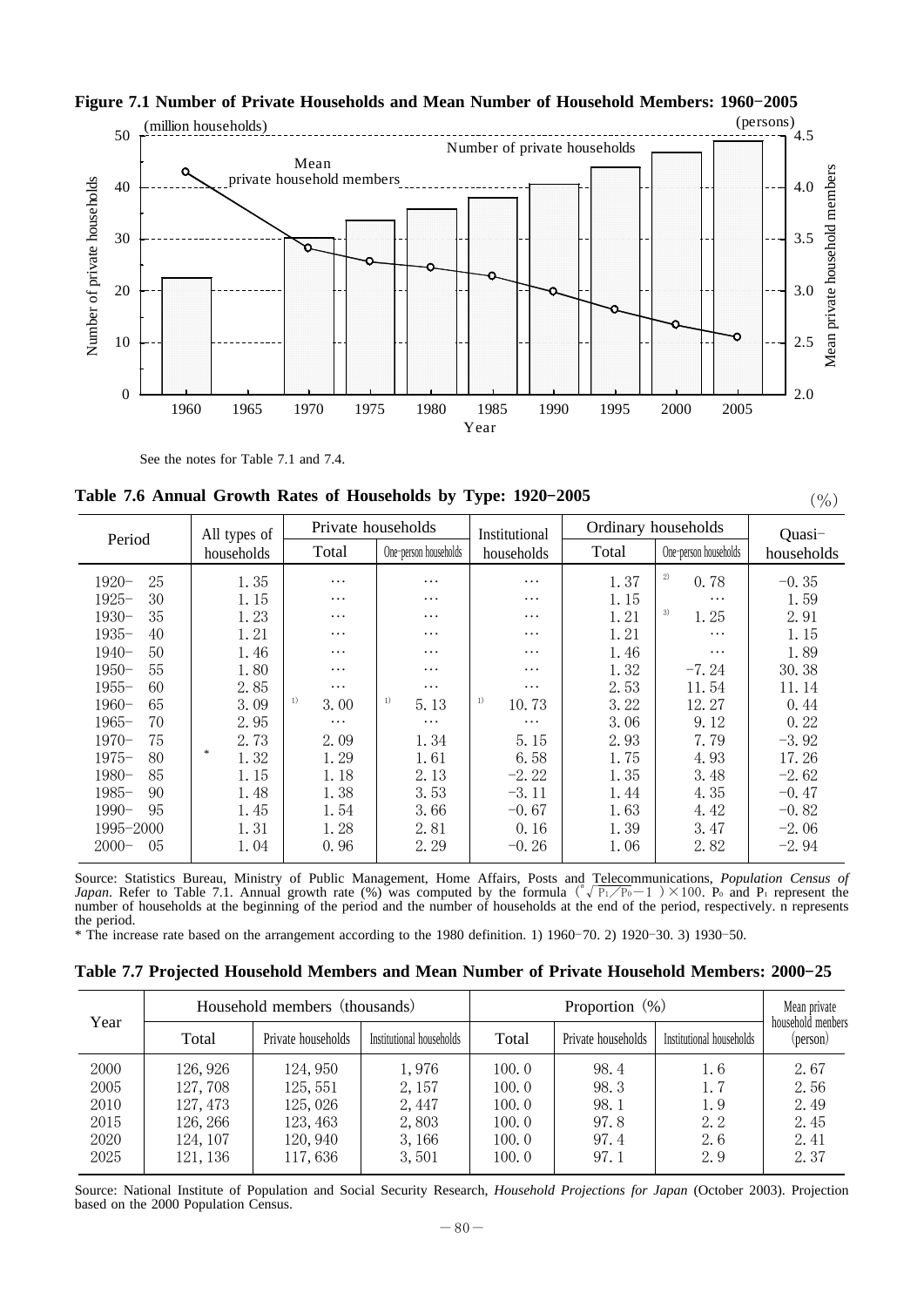#### **Table 7.8 Private Households, Related Members and Mean Number of Related Household Members: 1995, 2005**

|                                                             |                      | 1995            |                   | 2005                 |                 |                   |  |
|-------------------------------------------------------------|----------------------|-----------------|-------------------|----------------------|-----------------|-------------------|--|
| Economic type of household                                  | Private households   | Related members | Mean related      | Private households   | Related members | Mean related      |  |
|                                                             | $(1,000$ households) | (thousands)     | household members | $(1,000$ households) | (thousands)     | household members |  |
| Total <sup>1)</sup>                                         | 43,900               | 123, 413        | 2.81              | 49,063               | 124, 592        | 2.54              |  |
| Agricultural workers' households                            | 936                  | 2,827           | 3.02              | 844                  | 2, 265          | 2.68              |  |
| Agricultural and non-agricultural workers' mixed households | 1,379                | 6,677           | 4.84              | 974                  | 4, 391          | 4.51              |  |
| Non-agricultural workers' households                        | 34, 465              | 102, 785        | 2.98              | 33, 947              | 96,689          | 2.85              |  |
| Employees' households                                       | 28, 797              | 83, 723         | 2.91              | 28,897               | 81, 140         | 2.81              |  |
| Households without workers                                  | 6,902                | 10,595          | 1.54              | 12,639               | 19, 593         | 1.55              |  |

Source: Statistics Bureau, Ministry of Public Management, Home Affairs, Posts and Telecommunications, *Population Census of Japan*. 1) Including "not classifiable".

| Number of<br>household             |        | Private households $(1,000$ households) |        |        |         |                      | Proportion of households by number<br>of household members $(\%)$ |                      | Annual growth rate $(\%)$ |               |
|------------------------------------|--------|-----------------------------------------|--------|--------|---------|----------------------|-------------------------------------------------------------------|----------------------|---------------------------|---------------|
| members                            | 1975   | 1980                                    | 1990   | 2000   | 2005    | 1975                 | 1990                                                              | 2005                 | $1975-$<br>90             | 1990-<br>2005 |
| Total                              | 33,596 | 35, 824                                 | 40,670 | 46,782 | 49,063  | 100.0                | 100.0                                                             | 100.0                | 1.3                       | 1.3           |
|                                    | 6,561  | 7, 105                                  | 9,390  | 12,911 | 14, 457 | 19.5                 | 23.1                                                              | 29.5                 | 2.4                       | 2.9           |
| 2                                  | 5, 257 | 6.001                                   | 8.370  | 11,743 | 13,024  | 15.6                 | 20.6                                                              | 26.5                 | 3.1                       | 3.0           |
| 3                                  | 6, 259 | 6, 475                                  | 7,351  | 8,810  | 9, 196  | 18.6                 | 18.1                                                              | 18.7                 | 1. 1                      | 1.5           |
| 4                                  | 8.301  | 9.070                                   | 8,788  | 7,925  | 7,707   | 24.7                 | 21.6                                                              | 15.7                 | 0.4                       | $-0.9$        |
| 5                                  | 3,904  | 3,982                                   | 3,805  | 3, 167 | 2,848   | 11.6                 | 9.4                                                               | 5.8                  | $-0.2$                    | $-1.9$        |
| 6                                  | 2,037  | 2,033                                   | 1,903  | 1,449  | 1,208   | 6.1                  | 4.7                                                               | 2.5                  | $-0.5$                    | $-3.0$        |
| 7 and over                         | 1,277  | 1,157                                   | 1,064  | 776    | 623     | 3.8                  | 2.6                                                               | 1.3                  | $-1.2$                    | $-3.5$        |
| Mean household<br>members (person) | 3.28   | 3.22                                    | 2.99   | 2.67   | 2.55    | $\ddot{\phantom{0}}$ | $\cdot$ $\cdot$                                                   | $\ddot{\phantom{0}}$ | $-0.6$                    | $-1.1$        |

Source: Statistics Bureau, Ministry of Public Management, Home Affairs, Posts and Telecommunications, *Population Census of*<br>*Japan.* Annual growth rate (%) was computed by the formula  $(\sqrt[p]{P_1/P_0} - 1) \times 100$ . P<sub>0</sub> and P<sub></sub> at the beginning of the period and the number of households at the end of the period, respectively. n represents the period.

|                                                                            |                                   |         | Number of private households (1,000 households) |         |       |       |       | Proportion of private households (%) |
|----------------------------------------------------------------------------|-----------------------------------|---------|-------------------------------------------------|---------|-------|-------|-------|--------------------------------------|
| Family Type of Household                                                   | 1970                              | 1990    | 2000                                            | 2005    | 1970  | 1990  | 2000  | 2005                                 |
| Total                                                                      | 30, 297                           | 40,670  | 46,782                                          | 49,063  | 100.0 | 100.0 | 100.0 | 100.0                                |
| Relatives households                                                       | 24,059                            | 31, 204 | 33,679                                          | 34, 337 | 79.4  | 76.7  | 72.0  | 70.0                                 |
| Family nuclei                                                              | 17, 186                           | 24, 218 | 27, 332                                         | 28, 394 | 56.7  | 59.5  | 58.4  | 57.9                                 |
| A married couple only                                                      | 2,972                             | 6, 294  | 8,835                                           | 9,637   | 9.8   | 15.5  | 18.9  | 19.6                                 |
| A married couple with their child $(ren)$                                  | 12, 471                           | 15, 172 | 14,919                                          | 14,646  | 41.2  | 37.3  | 31.9  | 29.9                                 |
| Father with his child (ren)                                                | 253                               | 425     | 545                                             | 621     | 0.8   | 1.0   | 1.2   | 1.3                                  |
| Mother with her child $(ren)$                                              | 1,491                             | 2,328   | 3,032                                           | 3, 491  | 4.9   | 5.7   | 6.5   | 7.1                                  |
| Other relatives households                                                 | 6,874                             | 6,986   | 6,347                                           | 5,944   | 22.7  | 17.2  | 13.6  | 12.1                                 |
| A couple with their parents                                                | 112                               | 212     | 238                                             | 247     | 0.4   | 0.5   | 0.5   | 0.5                                  |
| A couple with their parent                                                 | 242                               | 555     | 699                                             | 738     | 0.8   | 1.4   | 1.5   | 1.5                                  |
| A couple with their child $(ren)$ and parents                              | 1, 241                            | 1,844   | 1,442                                           | 1,180   | 4.1   | 4.5   | 3.1   | 2.4                                  |
| A couple with their child $(ren)$ and parent                               | 2, 441                            | 2,457   | 2,084                                           | 1,824   | 8.1   | 6.0   | 4.5   | 3, 7                                 |
| A couple with relative (s) other than child (ren) and parent (s)           | 137                               | 118     | 123                                             | 125     | 0.5   | 0.3   | 0.3   | 0.3                                  |
| A couple with their child (ren) and relative $(s)$ other than parent $(s)$ | 597                               | 337     | 371                                             | 413     | 2.0   | 0.8   | 0.8   | 0.8                                  |
| A couple with their parent (s) and relative (s) other to child (ren)       | 250                               | 131     | 120                                             | 113     | 0.8   | 0.3   | 0.3   | 0.2                                  |
| A couple with their child (ren), parent (s) and other relative (s)         | 1, 194                            | 640     | 462                                             | 416     | 3.9   | 1.6   | 1.0   | 0.8                                  |
| Brothers or sisters only                                                   | $\left\vert \right\rangle$<br>660 | 238     | 292                                             | 310     | 2.2   | 0.6   | 0, 6  | 0, 6                                 |
| Other relatives households not elsewhere classified                        |                                   | 455     | 517                                             | 578     |       | 1. 1  | 1.1   | 1.2                                  |
| Non-relatives households                                                   | 100                               | 77      | 192                                             | 268     | 0.3   | 0.2   | 0.4   | 0.5                                  |
| One-person households                                                      | 6, 137                            | 9,390   | 12,911                                          | 14, 457 | 20.3  | 23.1  | 27.6  | 29.5                                 |

#### Table 7.10 Private Households by Family Type: 1970-2005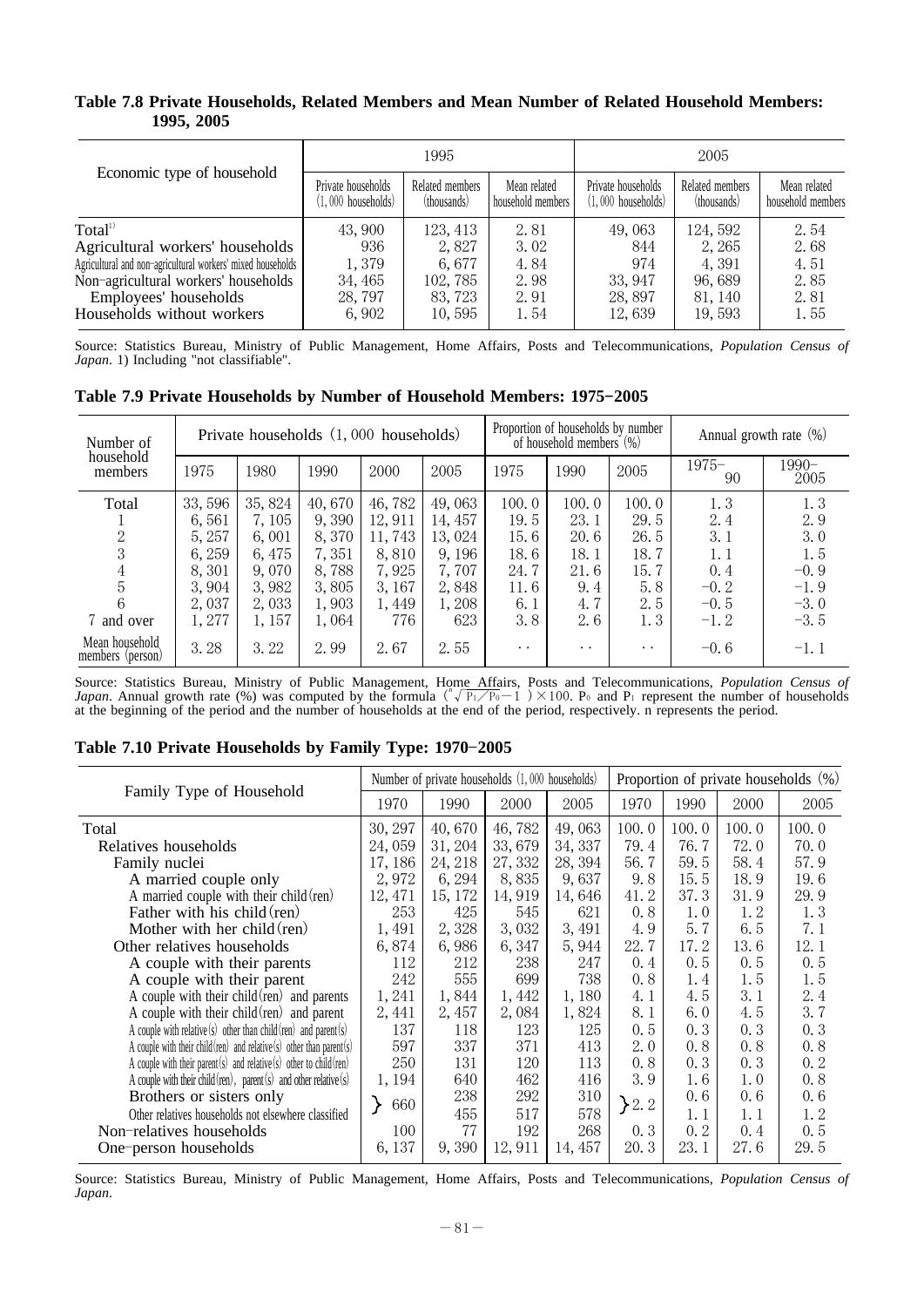| Year                             | Total                          |              |         |                          | Family nuclei                                 |                                            |                                            |                                  | $Non-$<br>relatives | One-<br>person       |
|----------------------------------|--------------------------------|--------------|---------|--------------------------|-----------------------------------------------|--------------------------------------------|--------------------------------------------|----------------------------------|---------------------|----------------------|
|                                  |                                | Total        | Total   | A married<br>couple only | A married<br>couple with<br>their child (ren) | Father with<br>his child<br>$(\text{ren})$ | Mother with<br>her child<br>$(\text{ren})$ | Other<br>relatives<br>households | households          | households           |
|                                  |                                |              |         |                          | Number $(1, 000$ households)                  |                                            |                                            |                                  |                     |                      |
| 1920                             | Ordinary households<br>11, 119 | 10,402       | 6, 152  | .                        |                                               | $\cdots$                                   |                                            | 4,250                            | 53                  | 664                  |
| $1955$ <sup>1)</sup>             | 17,398                         | 16,719       | 10,366  | 1,184                    | 7,499                                         | 275                                        | 1,408                                      | 6,353                            | 83                  | 596                  |
| $1960$ <sup>1)</sup>             | 19,571                         | 18,579       | 11,788  | 1,630                    | 8,489                                         | 245                                        | 1,424                                      | 6,790                            | 74                  | 919                  |
| 1970                             | 27,071                         | 24,059       | 17, 186 | 2,972                    | 12, 471                                       | 253                                        | 1,491                                      | 6,874                            | 100                 | 2,912                |
| 1975                             | 31, 271                        | 26,968       | 19,980  | 3,880                    | 14, 290                                       | 257                                        | 1,553                                      | 6,988                            | 67                  | 4,236                |
| 1980                             | 34, 106                        | 28,657       | 21,594  | 4,460                    | 15,081                                        | 297                                        | 1,756                                      | 7,063                            | 62                  | 5,388                |
| 1985                             | 36, 478                        | 30,013       | 22,804  | 5, 212                   | 15, 189                                       | 356                                        | 2,047                                      | 7,209                            | 73                  | 6,393                |
| 1990                             | 39, 189                        | 31, 204      | 24, 218 | 6, 294                   | 15, 172                                       | 425                                        | 2,328                                      | 6,986                            | 77                  | 7,908                |
| 1995                             | 42, 478                        | 32, 533      | 25,760  | 7,619                    | 15,032                                        | 485                                        | 2,624                                      | 6,773                            | 128                 | 9,818                |
| 2000                             | 45, 512                        | 33,679       | 27,332  | 8,835                    | 14,919                                        | 545                                        | 3,032                                      | 6,347                            | 192                 | 11,641               |
| 2005                             | 47,981                         | 34, 337      | 28, 394 | 9,637                    | 14,646                                        | 621                                        | 3,491                                      | 5,944                            | 268                 | 13,376               |
|                                  | Private households             |              |         |                          |                                               |                                            |                                            |                                  |                     |                      |
| $1960$ <sup>1)</sup>             | 22, 231                        | 18,579       | 11,788  | 1,630                    | 8,489                                         | 245                                        | 1,424                                      | 6,790                            | 74                  | 3,579                |
| 1970                             | 30, 297                        | 24,059       | 17, 186 | 2,972                    | 12, 471                                       | 253                                        | 1,491                                      | 6,874                            | 100                 | 6, 137               |
| 1975                             | 33,596                         | 26,968       | 19,980  | 3,880                    | 14, 290                                       | 257                                        | 1,553                                      | 6,988                            | 67                  | 6,561                |
| 1980                             | 35,824                         | 28,657       | 21,594  | 4,460                    | 15,081                                        | 297                                        | 1,756                                      | 7,063                            | 62                  | 7,105                |
| 1985                             | 37,980                         | 30,013       | 22,804  | 5, 212                   | 15, 189                                       | 356                                        | 2,047                                      | 7,209                            | 73                  | 7,895                |
| 1990                             | 40,670                         | 31, 204      | 24, 218 | 6, 294                   | 15, 172                                       | 425                                        | 2,328                                      | 6,986                            | 77                  | 9,390                |
| 1995                             | 43,900                         | 32, 533      | 25,760  | 7,619                    | 15,032                                        | 485                                        | 2,624                                      | 6,773                            | 128                 | 11,239               |
| 2000                             | 46,782                         | 33,679       | 27,332  | 8,835                    | 14, 919                                       | 545                                        | 3,032                                      | 6,347                            | 192                 | 12,911               |
| 2005                             | 49,063                         | 34, 337      | 28, 394 | 9,637                    | 14,646                                        | 621                                        | 3,491                                      | 5,944                            | 268                 | 14, 457              |
|                                  |                                |              |         |                          | Proportion                                    | $($ %)                                     |                                            |                                  |                     |                      |
|                                  | Ordinary households            |              | 55.3    | .                        | .                                             | .                                          | $\cdots$                                   |                                  |                     |                      |
| 1920<br>$1955$ <sup>1)</sup>     | 100.0<br>100.0                 | 93.6<br>96.1 | 59.6    | 6.8                      | 43.1                                          | 1.6                                        | 8.1                                        | 38.2<br>36.5                     | 0.5<br>0.5          | 6.0<br>3.4           |
| $1960$ <sup>1)</sup>             | 100.0                          | 94.9         | 60.2    | 8.3                      | 43.4                                          | 1.3                                        | 7.3                                        | 34.7                             | 0.4                 | 4.7                  |
| 1970                             | 100.0                          | 88.9         | 63.5    | 11.0                     | 46.1                                          | 0.9                                        | 5.5                                        | 25.4                             | 0.4                 | 10.8                 |
| 1975                             | 100.0                          | 86.2         | 63.9    | 12.4                     | 45.7                                          | 0.8                                        | 5.0                                        | 22.3                             | 0.2                 | 13.5                 |
| 1980                             | 100.0                          | 84.0         | 63.3    | 13.1                     | 44.2                                          | 0.9                                        | 5.1                                        | 20.7                             | 0.2                 | 15.8                 |
| 1985                             | 100.0                          | 82.3         | 62.5    | 14.3                     | 41.6                                          | 1.0                                        | 5.6                                        | 19.8                             | 0.2                 | 17.5                 |
| 1990                             | 100.0                          | 79.6         | 61.8    | 16.1                     | 38.7                                          | 1.1                                        | 5.9                                        | 17.8                             | 0, 2                | 20.2                 |
| 1995                             | 100.0                          | 76.6         | 60.6    | 17.9                     | 35.4                                          | 1.1                                        | 6.2                                        | 15.9                             | 0.3                 | 23.1                 |
| 2000                             | 100.0                          | 74.0         | 60.1    | 19.4                     | 32.8                                          | 1.2                                        | 6.7                                        | 13.9                             | 0.4                 | 25.6                 |
| 2005                             | 100.0                          | 71.6         | 59.2    | 20.1                     | 30.5                                          | 1.3                                        | 7.3                                        | 12.4                             | 0.6                 | 27.9                 |
|                                  | Private households             |              |         |                          |                                               |                                            |                                            |                                  |                     |                      |
| $1960\,$ $^{\textrm{\tiny{1}})}$ | 100.0                          | 83.6         | 53.0    | 7.3                      | 38.2                                          | 1.1                                        | 6.4                                        | 30.5                             | 0, 3                | 16.1                 |
| 1970                             | 100.0                          | 79.4         | 56.7    | 9.8                      | 41.2                                          | 0.8                                        | 4.9                                        | 22.7                             | 0, 3                | 20.3                 |
| 1975                             | 100.0                          | 80.3         | 59.5    | 11.6                     | 42.5                                          | 0, 8                                       | 4.6                                        | 20.8                             | 0.2                 | 19.5                 |
| 1980                             | 100.0                          | 80.0         | 60.3    | 12.5                     | 42.1                                          | 0.8                                        | 4.9                                        | 19.7                             | 0.2                 | 19.8                 |
| 1985                             | 100.0                          | 79.0         | 60.0    | 13.7                     | 40.0                                          | 0.9                                        | 5.4                                        | 19.0                             | 0.2                 | 20.8                 |
| 1990                             | 100.0                          | 76.7         | 59.5    | 15.5                     | 37.3                                          | 1.0                                        | 5.7                                        | 17.2                             | 0.2                 | 23.1                 |
| 1995                             | 100.0                          | 74.1         | 58.7    | 17.4                     | 34.2                                          | 1.1                                        | 6.0                                        | 15.4                             | 0.3                 | 25.6                 |
| 2000                             | 100.0                          | 72.0         | 58.4    | 18.9                     | 31.9                                          | 1.2                                        | 6.5                                        | 13.6                             | 0.4                 | $27.\,\allowbreak 6$ |
| 2005                             | 100.0                          | 70.0         | 57.9    | 19.6                     | 29.9                                          | 1.3                                        | 7.1                                        | 12.1                             | 0.5                 | 29.5                 |

## Table 7.11 Households by Family Type: 1920-2005

Source: Statistics Bureau, Ministry of Public Management, Home Affairs, Posts and Telecommunications, *Population Census of* Japan. The data for 1920 is from Setai kosei to sono chiiki-sei (1985).

1) 1% sampling tabulation.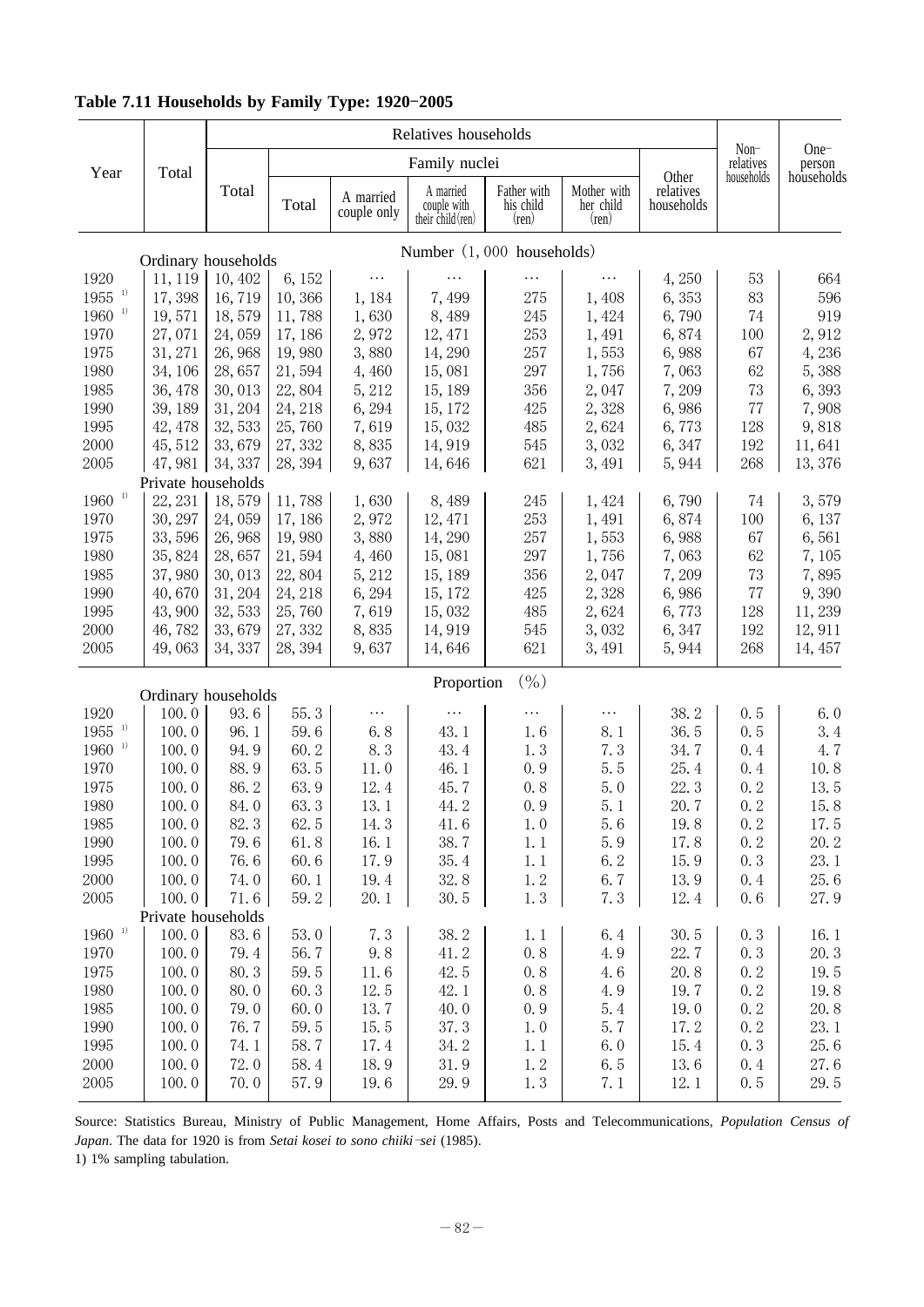

Figure 7.2 Private Households by Family Type: 1960-2025

See the notes for Table 7.10 and 7.12.

Table 7.12 Projected Private Households by Family Type: 2000-2025

|      |                                         |         |                             | Family nuclei                                 |                                               |                          |                             |
|------|-----------------------------------------|---------|-----------------------------|-----------------------------------------------|-----------------------------------------------|--------------------------|-----------------------------|
| Year | Total                                   | Total   | A married<br>couple<br>only | A married<br>couple with<br>their child (ren) | Father or mother<br>with his/her<br>children) | One-person<br>households | Other private<br>households |
|      | Number of households (1,000 households) |         |                             |                                               |                                               |                          |                             |
| 2000 | 46,782                                  | 27, 332 | 8,835                       | 14,919                                        | 3,578                                         | 12, 911                  | 6,539                       |
| 2005 | 49,040                                  | 28, 575 | 9,851                       | 14,666                                        | 4,058                                         | 14, 218                  | 6, 247                      |
| 2010 | 50, 139                                 | 28,990  | 10, 421                     | 14, 169                                       | 4,400                                         | 15, 169                  | 5,981                       |
| 2015 | 50, 476                                 | 28,731  | 10,589                      | 13,517                                        | 4,625                                         | 15,984                   | 5,761                       |
| 2020 | 50, 270                                 | 28,033  | 10,507                      | 12,776                                        | 4,750                                         | 16,663                   | 5,574                       |
| 2025 | 49,643                                  | 27,083  | 10, 291                     | 11,998                                        | 4,794                                         | 17, 159                  | 5,401                       |
|      | Proportion $(\%)$                       |         |                             |                                               |                                               |                          |                             |
| 2000 | 100.0                                   | 58.4    | 18.9                        | 31.9                                          | 7.6                                           | 27.6                     | 14.0                        |
| 2005 | 100.0                                   | 58.3    | 20.1                        | 29.9                                          | 8.3                                           | 29.0                     | 12.7                        |
| 2010 | 100.0                                   | 57.8    | 20.8                        | 28.3                                          | 8.8                                           | 30.3                     | 11.9                        |
| 2015 | 100.0                                   | 56.9    | 21.0                        | 26.8                                          | 9.2                                           | 31.7                     | 11.4                        |
| 2020 | 100.0                                   | 55.8    | 20.9                        | 25.4                                          | 9.4                                           | 33.1                     | 11.1                        |
| 2025 | 100.0                                   | 54.6    | 20.7                        | 24. 2                                         | 9.7                                           | 34.6                     | 10.9                        |

Source: National Institute of Population and Social Security Research, *Household Projections for Japan* (October 2003). Projection based on the 2000 Population Census.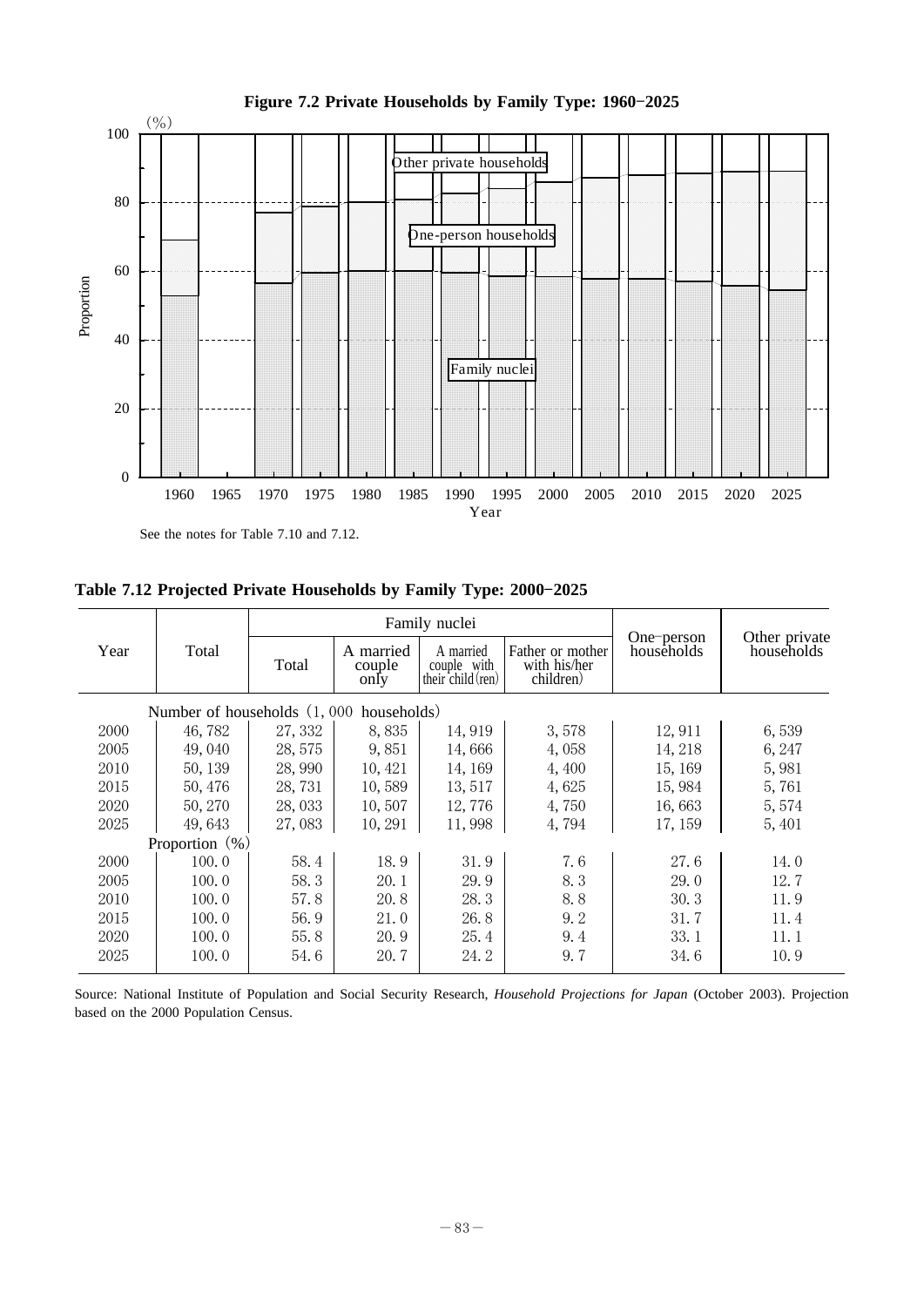## **Table 7.13 Private Households with a Couple by Family Type, Presence of Child(ren), and Labour Force Status of Husband and Wife: 1990, 2000, 2005**

 $(1,000$  households)

| Family type of household                                        | Total   | Both husband<br>and wife<br>employed | Both husband and employed, wife<br>wife employees | Husband<br>not employed | Husband not<br>employed,<br>wife employed | Neither band<br>nor wife<br>employed |
|-----------------------------------------------------------------|---------|--------------------------------------|---------------------------------------------------|-------------------------|-------------------------------------------|--------------------------------------|
|                                                                 | 1990    |                                      |                                                   |                         |                                           |                                      |
| Private households with a couple                                | 27,759  | 13, 345                              | 8,597                                             | 11, 321                 | 546                                       | 2,466                                |
| (By family type of household)                                   |         |                                      |                                                   |                         |                                           |                                      |
| Family nuclei                                                   | 21, 465 | 9,385                                | 6, 241                                            | 9,305                   | 470                                       | 2,235                                |
| A couple with their parent $(s)$                                | 5,838   | 3,794                                | 2,286                                             | 1,875                   | 58                                        | 103                                  |
| A couple without their parent $(s)$ , with other relative $(s)$ | 455     | 166                                  | 70                                                | 142                     | 17                                        | 128                                  |
| (By presence of child)                                          |         |                                      |                                                   |                         |                                           |                                      |
| A couple without their child                                    | 7,309   | 2,913                                | 1,791                                             | 2, 424                  | 265                                       | 1,666                                |
| A couple with their child (ren)                                 | 20,450  | 10,432                               | 6,805                                             | 8,897                   | 280                                       | 801                                  |
| With $child$ (ren) age under $6$                                | 5,515   | 1,867                                | 1,286                                             | 3,584                   | 16                                        | 38                                   |
| With child $(\text{ren})$ age under 18                          | 14, 141 | 7,214                                | 4,978                                             | 6,743                   | 76                                        | 87                                   |
| Without child $(\text{ren})$ age under 6                        | 14,935  | 8,565                                | 5,520                                             | 5, 313                  | 264                                       | 763                                  |
| Family nuclei with child $(ren)$ age under 6                    | 3,927   | 1,062                                | 760                                               | 2,817                   | 12                                        | 29                                   |
| A couple with their parent $(s)$ and their child $(ren)$        | 4,941   | 3, 249                               | 1,969                                             | 1,605                   | 37                                        | 45                                   |
| With child $(\text{ren})$ age under 6                           | 1,563   | 795                                  | 520                                               | 753                     | $\overline{4}$                            | 8                                    |
| Without child $(\text{ren})$ age under 6                        | 3,378   | 2,454                                | 1,449                                             | 852                     | 32                                        | 37                                   |
|                                                                 | 2000    |                                      |                                                   |                         |                                           |                                      |
| Private households with a couple                                | 29, 292 | 13, 139                              | 9,410                                             | 10,652                  | 936                                       | 4,290                                |
| (By family type of household)                                   |         |                                      |                                                   |                         |                                           |                                      |
| Family nuclei                                                   | 23,754  | 9,772                                | 7, 115                                            | 9,005                   | 799                                       | 3,926                                |
| A couple with their parent $(s)$                                | 5,045   | 3,209                                | 2, 217                                            | 1,516                   | 113                                       | 189                                  |
| A couple without their parent $(s)$ , with other relative $(s)$ | 494     | 158                                  | 77                                                | 131                     | 24                                        | 175                                  |
| (By presence of child)                                          |         |                                      |                                                   |                         |                                           |                                      |
| A couple without their child                                    | 10,015  | 3,685                                | 2,474                                             | 2,825                   | 444                                       | 2,902                                |
| A couple with their child (ren)                                 | 19,278  | 9,455                                | 6,936                                             | 7,827                   | 492                                       | 1,388                                |
| With child $(\text{ren})$ age under 6                           | 4,979   | 1,632                                | 1,309                                             | 3,228                   | 31                                        | 66                                   |
| With child $(\text{ren})$ age under 18                          | 11,483  | 5,707                                | 4,499                                             | 5,489                   | 112                                       | 125                                  |
| Without child $(\text{ren})$ age under 6                        | 14, 298 | 7,823                                | 5,626                                             | 4,599                   | 461                                       | 1,322                                |
| Family nuclei with child $(ren)$ age under 6                    | 4,004   | 1, 177                               | 968                                               | 2,733                   | 24                                        | 52                                   |
| A couple with their parent $(s)$ and their child (ren)          | 3,988   | 2,603                                | 1,829                                             | 1,219                   | 71                                        | 84                                   |
| With child $(\text{ren})$ age under 6                           | 959     | 449                                  | 337                                               | 485                     | 7                                         | 14                                   |
| Without child $(ren)$ age under 6                               | 3,029   | 2,153                                | 1,492                                             | 734                     | 64                                        | 71                                   |
|                                                                 | 2005    |                                      |                                                   |                         |                                           |                                      |
| Private households with a couple                                | 29,338  | 13,034                               | 9,581                                             | 9,637                   | 1,025                                     | 5, 151                               |
| (By family type of household)                                   |         |                                      |                                                   |                         |                                           |                                      |
| Family nuclei                                                   | 24, 282 | 9,994                                | 7,457                                             | 8,234                   | 870                                       | 4,723                                |
| A couple with their parent $(s)$                                | 4,518   | 2,874                                | 2,038                                             | 1,270                   | 126                                       | 224                                  |
| A couple without their parent $(s)$ , with other relative $(s)$ | 538     | 166                                  | 86                                                | 133                     | 29                                        | 204                                  |
| (By presence of child)                                          |         |                                      |                                                   |                         |                                           |                                      |
| A couple without their child                                    | 10,861  | 3,875                                | 2,640                                             | 2,755                   | 501                                       | 3,470                                |
| A couple with their child (ren)                                 | 18,478  | 9,159                                | 6,942                                             | 6,882                   | 524                                       | 1,681                                |
| With child $(\text{ren})$ age under 6                           | 4,733   | 1,727                                | 1,425                                             | 2,839                   | $33\,$                                    | 68                                   |
| With child $(\text{ren})$ age under 18                          | 10,599  | 5,540                                | 4,524                                             | 4,687                   | 112                                       | 127                                  |
| Without child $(ren)$ age under 6                               | 13,744  | 7,432                                | 5,516                                             | 4,043                   | 491                                       | 1,613                                |
| Family nuclei with child $(ren)$ age under 6                    | 3,962   | 1,350                                | 1,133                                             | 2,471                   | $26\,$                                    | 54                                   |
| A couple with their parent $(s)$ and their child $(ren)$        | 3,419   | 2,251                                | 1,632                                             | 976                     | 76                                        | 100                                  |
| With child $(\text{ren})$ age under 6                           | 757     | 370                                  | 288                                               | 361                     | $\overline{7}$                            | 14                                   |
| Without child (ren) age under 6                                 | 2,662   | 1,881                                | 1,344                                             | 615                     | 69                                        | 86                                   |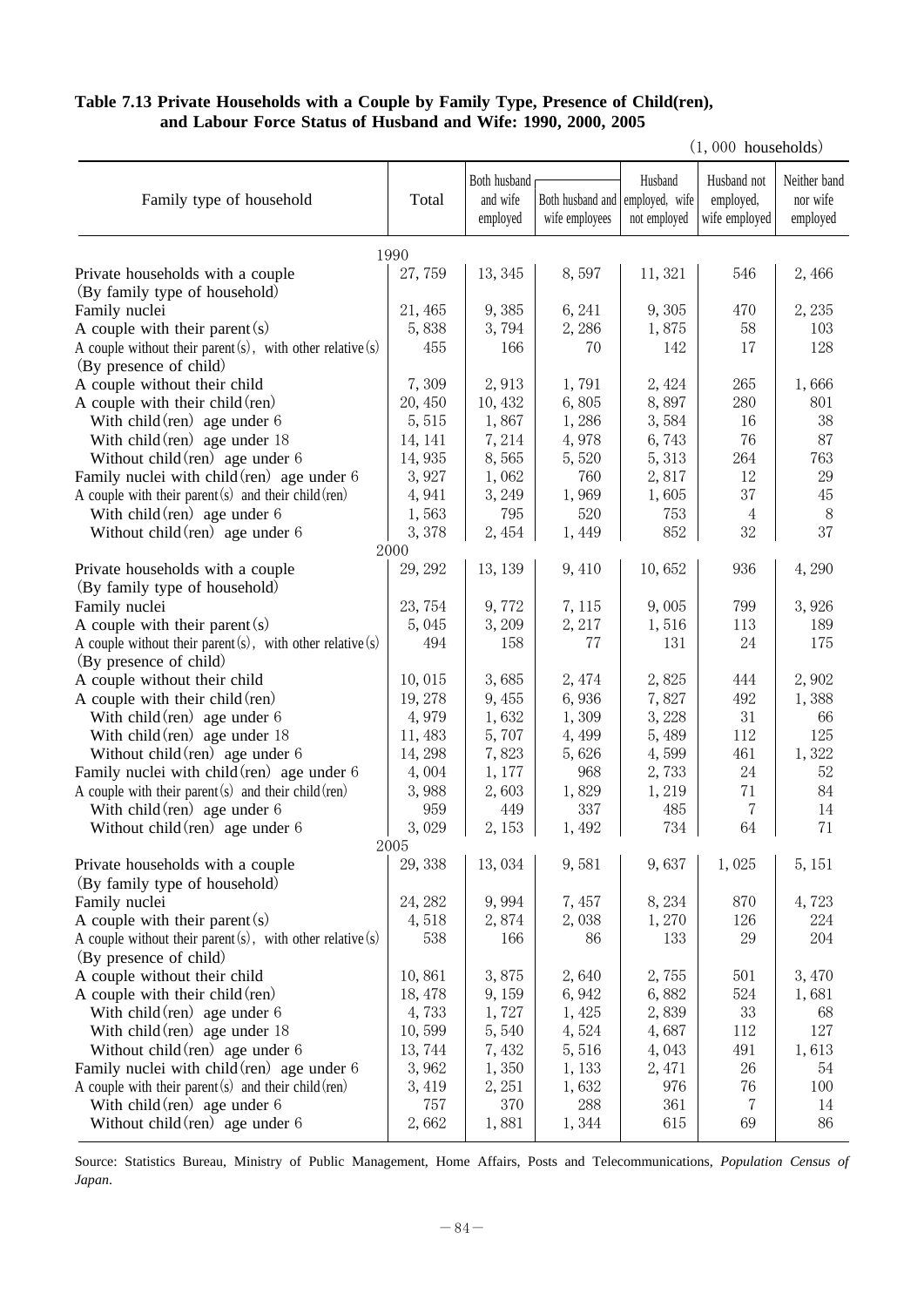|      |         |                            | Number (1,000 households)                 |                                          |                     |                        |                                     | Proportion $(\%)$                      |                     |
|------|---------|----------------------------|-------------------------------------------|------------------------------------------|---------------------|------------------------|-------------------------------------|----------------------------------------|---------------------|
| Year | Total   | Aged<br>households $^{1)}$ | Mother-child<br>(ren)<br>2)<br>households | Father-child<br>ren)<br>3)<br>households | Other<br>households | Aged<br>households $1$ | Mother-child<br>(ren)<br>households | Father-child<br>ren)<br>households $3$ | Other<br>households |
| 1975 | 32,877  | 1,089                      | 374                                       | 65                                       | 31, 349             | 3.3                    | 1.1                                 | 0.2                                    | 95.4                |
| 1980 | 35, 338 | 1,684                      | 439                                       | 95                                       | 33, 121             | 4.8                    | 1.2                                 | 0.3                                    | 93.7                |
| 1985 | 37, 226 | 2, 192                     | 508                                       | 99                                       | 34, 427             | 5.9                    | 1.4                                 | 0.3                                    | 92.5                |
| 1990 | 40, 273 | 3, 113                     | 543                                       | 102                                      | 36, 515             | 7.7                    | 1.3                                 | 0.3                                    | 90.7                |
| 1995 | 40,770  | 4,390                      | 483                                       | 84                                       | 35, 812             | 10.8                   | 1.2                                 | 0.2                                    | 87.8                |
| 1996 | 43,807  | 4,866                      | 550                                       | 85                                       | 38, 306             | 11.1                   | 1.3                                 | 0.2                                    | 87.4                |
| 1997 | 44,669  | 5, 159                     | 535                                       | 79                                       | 38,895              | 11.5                   | 1.2                                 | 0.2                                    | 87.1                |
| 1998 | 44, 496 | 5,614                      | 502                                       | 78                                       | 38, 302             | 12.6                   | 1. 1                                | 0.2                                    | 86.1                |
| 1999 | 44, 923 | 5,791                      | 448                                       | 88                                       | 38,596              | 12.9                   | 1.0                                 | 0.2                                    | 85.9                |
| 2000 | 45, 545 | 6,261                      | 597                                       | 83                                       | 38,604              | 13.7                   | 1.3                                 | 0.2                                    | 84.8                |
| 2001 | 45,664  | 6,654                      | 587                                       | 80                                       | 38, 343             | 14.6                   | 1.3                                 | 0.2                                    | 84.0                |
| 2002 | 46,005  | 7,182                      | 670                                       | 86                                       | 38,067              | 15.6                   | 1.5                                 | 0, 2                                   | 82.7                |
| 2003 | 45,800  | 7,250                      | 569                                       | 73                                       | 37,908              | 15.8                   | 1.2                                 | 0.2                                    | 82.8                |
| 2004 | 46, 323 | 7,874                      | 627                                       | 90                                       | 37, 732             | 17.0                   | 1.4                                 | 0, 2                                   | 81.5                |
| 2005 | 47, 043 | 8, 349                     | 691                                       | 79                                       | 37, 924             | 17.7                   | 1.5                                 | 0, 2                                   | 80.6                |
| 2006 | 47,531  | 8,462                      | 788                                       | 89                                       | 38, 192             | 17.8                   | 1.7                                 | 0, 2                                   | 80.4                |

#### **Table 7.14 Households with Aged Members, Mother child(ren) Households** and Father-child(ren) Households: 1975-2006

Source: Statistics and Information Department, Ministry of Health, Labour and Welfare, *Comprehensive Survey of the People on Health and Welfare*.

1) Household with aged members refers to a household consisting of persons 65 years of age and over only or with the addition of an unmarried child or children under 18 years of age.

2) Mother-child(ren) household refers to a household consisting of a female of 20 to 64 years of age without a spouse and with her child or children under 20 years old of age only.

3) Father-child(ren) household refers to a household consisting of a male of 20 to 64 years of age without a spouse and with his child or children under 20 years of age only.

|      |                   |                           |        | Couple only households              |                               | Household                                  | 1)<br>Three                         |                     | (Regrouped)                                         |
|------|-------------------|---------------------------|--------|-------------------------------------|-------------------------------|--------------------------------------------|-------------------------------------|---------------------|-----------------------------------------------------|
| Year | Total             | One-person<br>households  | Total  | One of<br>couple under<br>65 of age | Both 65<br>and over<br>of age | of couple<br>with<br>unmarried<br>children | generation-<br>family<br>households | Other<br>households | Households with<br>persons aged 65<br>and more only |
|      |                   | Number (1,000 households) |        |                                     |                               |                                            |                                     |                     |                                                     |
| 1975 | 7,118             | 611                       | 931    | 487                                 | 443                           | 683                                        | 3,871                               | 1,023               | 1,069                                               |
| 1985 | 9,400             | 1,131                     | 1,795  | 799                                 | 996                           | 1,012                                      | 4,313                               | 1,150               | 2, 171                                              |
| 1990 | 10,816            | 1,613                     | 2,314  | 914                                 | 1,400                         | 1,275                                      | 4,270                               | 1,345               | 3,088                                               |
| 1995 | 12,695            | 2, 199                    | 3,075  | 1,024                               | 2,050                         | 1,636                                      | 4,232                               | 1,553               | 4,370                                               |
| 2000 | 15,647            | 3,079                     | 4,234  | 1,252                               | 2,982                         | 2,268                                      | 4, 141                              | 1,924               | 6,240                                               |
| 2001 | 16, 367           | 3, 179                    | 4,545  | 1,288                               | 3, 257                        | 2,563                                      | 4,179                               | 1,902               | 6,636                                               |
| 2002 | 16,848            | 3,405                     | 4,822  | 1,260                               | 3,563                         | 2,633                                      | 4,001                               | 1,987               | 7,161                                               |
| 2003 | 17, 273           | 3, 411                    | 4,845  | 1,251                               | 3,594                         | 2,727                                      | 4,169                               | 2, 120              | 7,230                                               |
| 2004 | 17,864            | 3,730                     | 5, 252 | 1,354                               | 3,899                         | 2,931                                      | 3,919                               | 2,031               | 7,855                                               |
| 2005 | 18,532            | 4,069                     | 5,420  | 1,349                               | 4,071                         | 3,010                                      | 3,947                               | 2,088               | 8,337                                               |
| 2006 | 18, 285           | 4,102                     | 5,397  | 1,283                               | 4, 114                        | 2,944                                      | 3,751                               | 2,091               | 8,434                                               |
|      | Proportion $(\%)$ |                           |        |                                     |                               |                                            |                                     |                     |                                                     |
| 1975 | 100.0             | 8.6                       | 13.1   | 6.8                                 | 6.2                           | 9.6                                        | 54.4                                | 14.4                | 15.0                                                |
| 1985 | 100.0             | 12.0                      | 19.1   | 8.5                                 | 10.6                          | 10.8                                       | 45.9                                | 12.2                | 23.1                                                |
| 1990 | 100.0             | 14.9                      | 21.4   | 8.4                                 | 12.9                          | 11.8                                       | 39.5                                | 12.4                | 28.6                                                |
| 1995 | 100.0             | 17.3                      | 24.2   | 8.1                                 | 16.1                          | 12.9                                       | 33.3                                | 12.2                | 34.4                                                |
| 2000 | 100.0             | 19.7                      | 27.1   | 8.0                                 | 19.1                          | 14.5                                       | 26.5                                | 12.3                | 39.9                                                |
| 2001 | 100.0             | 19.4                      | 27.8   | 7.9                                 | 19.9                          | 15.7                                       | 25.5                                | 11.6                | 40.5                                                |
| 2002 | 100.0             | 20.2                      | 28.6   | 7.5                                 | 21.1                          | 15.6                                       | 23.7                                | 11.8                | 42.5                                                |
| 2003 | 100.0             | 19.7                      | 28.1   | 7.2                                 | 20.8                          | 15.8                                       | 24.1                                | 12.3                | 41.9                                                |
| 2004 | 100.0             | 20.9                      | 29.4   | 7.6                                 | 21.8                          | 16.4                                       | 21.9                                | 11.4                | 44.0                                                |
| 2005 | 100.0             | 22.0                      | 29.2   | 7.3                                 | 22.0                          | 16.2                                       | 21.3                                | 11.3                | 45.0                                                |
| 2006 | 100.0             | 22.4                      | 29.5   | 7.0                                 | 22.5                          | 16.1                                       | 20.5                                | 11.4                | 46.1                                                |

#### Table 7.15 Households with Persons Aged 65 and Over by Family Type: 1975-2006

Source: Statistics and Information Department, Ministry of Health, Labour and Welfare, *Comprehensive Survey of the People on Health and Welfare*. 1) A three-generation family consists of a household composed of three generations of a direct family line related to the Householder.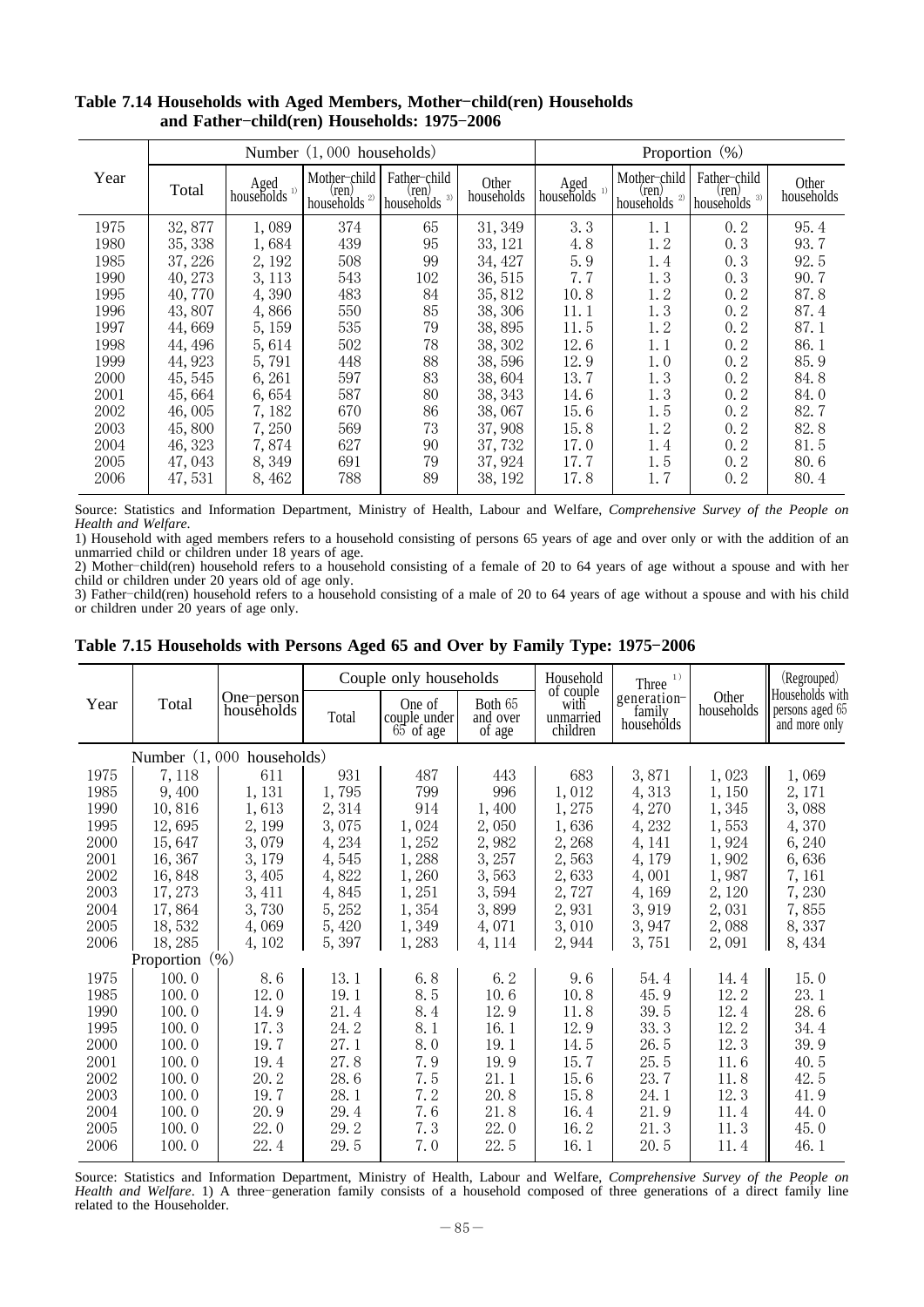|      |                    |              |                          |                             |                                       |                                             |                              | With                     |
|------|--------------------|--------------|--------------------------|-----------------------------|---------------------------------------|---------------------------------------------|------------------------------|--------------------------|
| Year | Total              | Living alone | A married<br>couple only | With their<br>$child$ (ren) | With child (ren)<br>currently married | With $child$ (ren)<br>currently not married | With other<br>relative $(s)$ | $non-$<br>relative $(s)$ |
|      | Number (thousands) |              |                          |                             |                                       |                                             |                              |                          |
| 1980 | 10,729             | 910          | 2,100                    | 7,398                       | 5,628                                 | 1,770                                       | 300                          | 21                       |
| 1985 | 12, 111            | 1,131        | 2,791                    | 7,820                       | 5,800                                 | 2,019                                       | 343                          | 26                       |
| 1990 | 14, 453            | 1,613        | 3,714                    | 8,631                       | 6,063                                 | 2,568                                       | 473                          | 22                       |
| 1995 | 17, 449            | 2, 199       | 5, 125                   | 9,483                       | 6, 192                                | 3,291                                       | 611                          | 31                       |
| 1996 | 18,741             | 2,360        | 5,733                    | 9,950                       | 6,355                                 | 3,595                                       | 662                          | 36                       |
| 1997 | 19,587             | 2,478        | 6,189                    | 10,216                      | 6,423                                 | 3,793                                       | 666                          | 37                       |
| 1998 | 20,620             | 2,724        | 6,669                    | 10, 374                     | 6, 443                                | 3,931                                       | 816                          | 36                       |
| 1999 | 20,811             | 2,703        | 7,007                    | 10, 254                     | 6,039                                 | 4,216                                       | 815                          | 31                       |
| 2000 | 21,827             | 3,079        | 7,216                    | 10,718                      | 6,408                                 | 4,310                                       | 770                          | 43                       |
| 2001 | 23,073             | 3,179        | 7,802                    | 11, 173                     | 6,332                                 | 4,841                                       | 878                          | 41                       |
| 2002 | 23, 913            | 3,405        | 8,385                    | 11, 251                     | 6,249                                 | 5,002                                       | 830                          | 42                       |
| 2003 | 24,640             | 3,411        | 8,439                    | 11,790                      | 6,531                                 | 5,258                                       | 952                          | 48                       |
| 2004 | 25, 424            | 3,730        | 9, 151                   | 11,571                      | 5,995                                 | 5,576                                       | 916                          | 55                       |
| 2005 | 26, 316            | 4,069        | 9,490                    | 11,830                      | 6, 142                                | 5,688                                       | 890                          | 37                       |
| 2006 | 26, 051            | 4,102        | 9,511                    | 11, 439                     | 5,814                                 | 5,625                                       | 969                          | 29                       |
|      | Proportion (%)     |              |                          |                             |                                       |                                             |                              |                          |
| 1980 | 100.0              | 8.5          | 19.6                     | 69.0                        | 52.5                                  | 16.5                                        | 2.8                          | 0.2                      |
| 1985 | 100.0              | 9.3          | 23.0                     | 64.6                        | 47.9                                  | 16.7                                        | 2.8                          | 0.2                      |
| 1990 | 100.0              | 11.2         | 25.7                     | 59.7                        | 41.9                                  | 17.8                                        | 3.3                          | 0.2                      |
| 1995 | 100.0              | 12.6         | 29.4                     | 54.3                        | 35.5                                  | 18.9                                        | 3.5                          | 0.2                      |
| 1996 | 100.0              | 12.6         | 30.6                     | 53.1                        | 33.9                                  | 19.2                                        | 3.5                          | 0.2                      |
| 1997 | 100.0              | 12.7         | 31.6                     | 52.2                        | 32.8                                  | 19.4                                        | 3.4                          | 0.2                      |
| 1998 | 100.0              | 13.2         | 32.3                     | 50.3                        | 31.2                                  | 19.1                                        | 4.0                          | 0.2                      |
| 1999 | 100.0              | 13.0         | 33.7                     | 49.3                        | 29.0                                  | 20.3                                        | 3.9                          | 0.1                      |
| 2000 | 100.0              | 14.1         | 33.1                     | 49.1                        | 29.4                                  | 19.7                                        | 3.5                          | 0.2                      |
| 2001 | 100.0              | 13.8         | 33.8                     | 48.4                        | 27.4                                  | 21.0                                        | 3.8                          | 0.2                      |
| 2002 | 100.0              | 14.2         | 35.1                     | 47.1                        | 26.1                                  | 20.9                                        | 3.5                          | 0.2                      |
| 2003 | 100.0              | 13.8         | 34.3                     | 47.8                        | 26.5                                  | 21.3                                        | 3.9                          | 0.2                      |
| 2004 | 100.0              | 14.7         | 36.0                     | 45.5                        | 23.6                                  | 21.9                                        | 3.6                          | 0.2                      |
| 2005 | 100.0              | 15.5         | 36.1                     | 45.0                        | 23.3                                  | 21.6                                        | 3.4                          | 0.1                      |
| 2006 | 100.0              | 15.7         | 36.5                     | 43.9                        | 22.3                                  | 21.6                                        | 3.7                          | 0.1                      |

Table 7.16 Persons Aged 65 and Over by Family Type: 1980-2006

Source: Statistics and Information Department, Ministry of Health, Labour and Welfare, *Comprehensive Survey of the People on Health and Welfare*.

|             |        | o      |                          | o                           | o      |                       |                 |                             |        |
|-------------|--------|--------|--------------------------|-----------------------------|--------|-----------------------|-----------------|-----------------------------|--------|
|             |        |        |                          |                             |        |                       |                 | $(1,000 \text{ persons})$   |        |
|             |        |        |                          | <b>Currently Married</b>    |        | Not Currently Married |                 |                             |        |
| Age         | Total  | Total  | A married<br>couple only | With their<br>$child$ (ren) | Others | Total                 | Living<br>alone | With their<br>$child$ (ren) | Others |
|             | Male   |        |                          |                             |        |                       |                 |                             |        |
| Total       | 11,286 | 9,549  | 5,263                    | 3,857                       | 333    | 1,737                 | 938             | 701                         | 98     |
| $65 - 69$   | 3,704  | 3, 263 | 1,657                    | 1,381                       | 189    | 441                   | 292             | 109                         | 41     |
| $70 - 74$   | 3, 113 | 2,693  | 1,621                    | 973                         | 77     | 420                   | 260             | 133                         | 27     |
| $75 - 79$   | 2,416  | 2,073  | 1,190                    | 824                         | 41     | 343                   | 189             | 143                         | 11     |
| 80 and over | 2,053  | 1,519  | 796                      | 678                         | 26     | 533                   | 198             | 316                         | 19     |
|             | Female |        |                          |                             |        |                       |                 |                             |        |
| Total       | 14,765 | 7,416  | 4,248                    | 2,908                       | 205    | 7,349                 | 3,013           | 3,973                       | 363    |
| $65 - 69$   | 4,022  | 2,867  | 1,687                    | 1,047                       | 117    | 1, 155                | 580             | 508                         | 67     |
| $70 - 74$   | 3,739  | 2,283  | 1,371                    | 850                         | 45     | 1,456                 | 717             | 656                         | 83     |
| 75–79       | 3,057  | 1,456  | 792                      | 627                         | 26     | 1,601                 | 769             | 759                         | 74     |
| 80 and over | 3,947  | 810    | 398                      | 385                         | 17     | 3, 137                | 947             | 2,050                       | 139    |
|             |        |        |                          |                             |        |                       |                 |                             |        |

Source: Statistics and Information Department, Ministry of Health, Labour and Welfare, *Comprehensive Survey of the People on Health and Welfare*.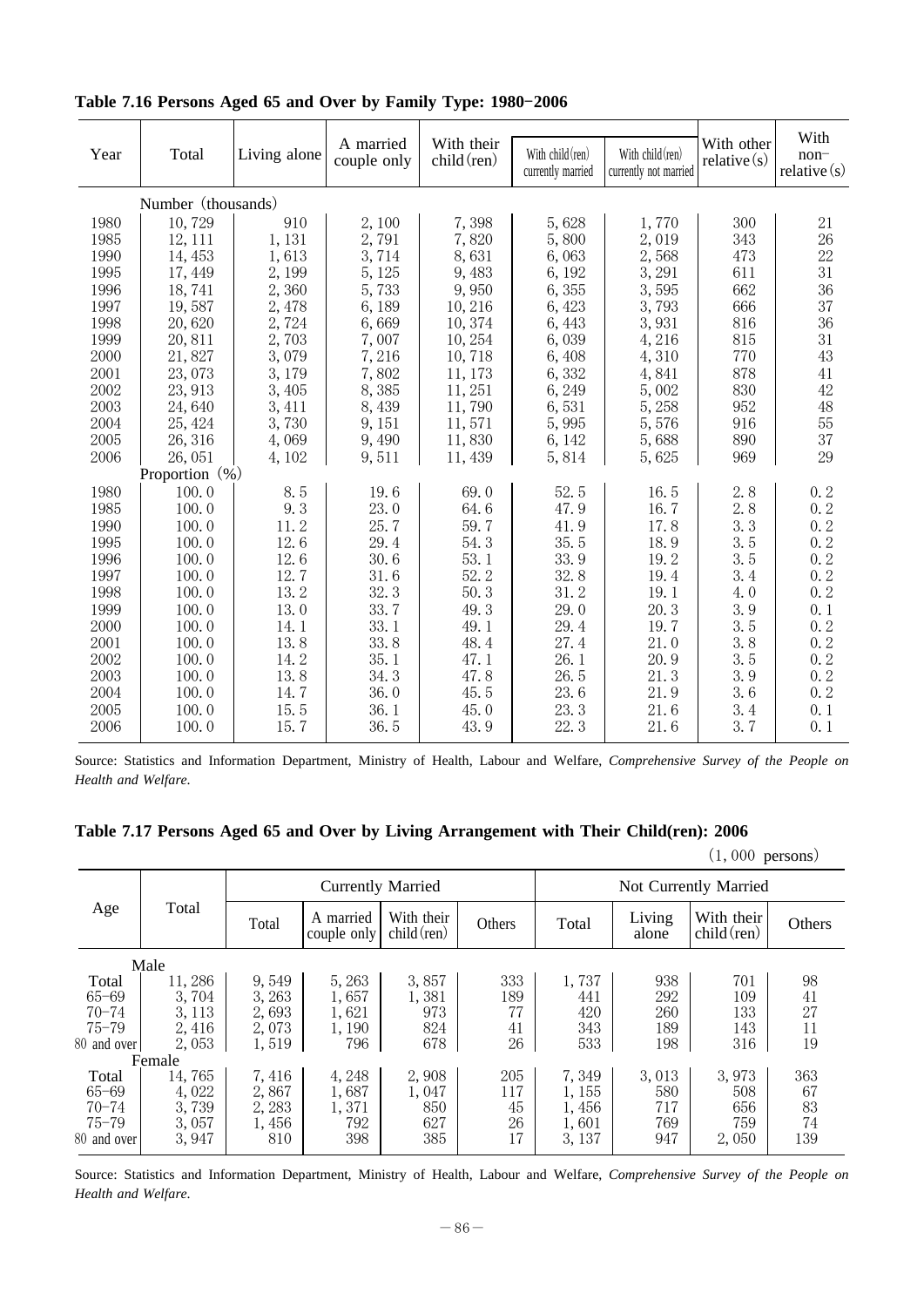|                                                  |          |         | 2005     |                          |          |          | 1995    |          |
|--------------------------------------------------|----------|---------|----------|--------------------------|----------|----------|---------|----------|
| Age of mother, number<br>of children, age of the |          | Never   |          | Other than never-married |          |          |         |          |
| youngest child                                   | Total    | married | Total    | Widowed                  | Divorced | Total    | Widowed | Divorced |
| Mother-child (ren) households                    | 749, 048 | 57,053  | 691, 995 | 70, 147                  | 621, 848 | 529, 631 | 93, 250 | 411, 985 |
| Age of mother                                    |          |         |          |                          |          |          |         |          |
| $15 - 24$                                        | 15,380   | 3,674   | 11,706   | 177                      | 11,529   | 11,554   | 260     | 9,330    |
| $25 - 34$                                        | 203, 047 | 22, 304 | 180, 743 | 5,698                    | 175, 045 | 120, 707 | 7,136   | 104, 053 |
| $35 - 44$                                        | 377, 556 | 23, 572 | 353, 984 | 31,794                   | 322, 190 | 255, 633 | 43, 552 | 203, 497 |
| $45 - 54$                                        | 138, 717 | 6,659   | 132, 058 | 27,968                   | 104,090  | 131, 955 | 37,589  | 90, 382  |
| 55 and over                                      | 14, 348  | 844     | 13, 504  | 4,510                    | 8,994    | 9,782    | 4,713   | 4,723    |
| Number of children                               |          |         |          |                          |          |          |         |          |
|                                                  | 366, 319 | 40,540  | 325, 779 | 32,730                   | 293, 049 | 274, 125 | 42,858  | 211,908  |
| 2                                                | 288,003  | 12,860  | 275, 143 | 28, 194                  | 246, 949 | 196, 772 | 38,048  | 154,639  |
| 3 and over                                       | 94,726   | 3,653   | 91,073   | 9,223                    | 81,850   | 58,734   | 12, 344 | 45, 438  |
| Age of the youngest child                        |          |         |          |                          |          |          |         |          |
| Under 6                                          | 92,600   | 19,732  | 72,868   | 3, 163                   | 69,705   | 99,081   | 7,523   | 79, 103  |
| $6 - 14$                                         | 417, 961 | 25,840  | 392, 121 | 35, 827                  | 356, 294 | 272, 169 | 45, 525 | 217,842  |
| $15 - 17$                                        | 118,000  | 4,592   | 113, 408 | 18,098                   | 95, 310  | 105, 616 | 25, 955 | 77,633   |
| $18 - 19$                                        | 50, 189  | 1,965   | 48, 224  | 9, 204                   | 39,020   | 52,765   | 14, 247 | 37, 407  |

#### Table 7.18 Mother-child(ren) Households by Age of Mother, Marital Status of Mother, **Number of Children, and the Age of Her Youngest Child: 1995,2005**

Source: Statistics Bureau, Ministry of Public Management, Home Affairs, Posts and Telecommunications, *Population Census of Japan*.

|  | Table 7.19 Father-child(ren) Households by Age of Father, Marital Status of Father, |  |  |  |
|--|-------------------------------------------------------------------------------------|--|--|--|
|  | Number of Children, and the Age of His Youngest Child: 1995, 2005                   |  |  |  |

|                                                  |         |         | 2005    |                          |          |         | 1995    |          |
|--------------------------------------------------|---------|---------|---------|--------------------------|----------|---------|---------|----------|
| Age of father, number<br>of children, age of the |         | Never   |         | Other than never-married |          |         | Widowed |          |
| youngest child                                   | Total   | married | Total   | Widowed                  | Divorced | Total   |         | Divorced |
| Father-child (ren) households                    | 92, 285 | 1,879   | 90, 406 | 19,680                   | 70,726   | 88,081  | 26, 379 | 60,978   |
| Age of father                                    |         |         |         |                          |          |         |         |          |
| $15 - 24$                                        | 429     | 67      | 362     | 12                       | 350      | 376     |         | 354      |
| $25 - 34$                                        | 9,872   | 379     | 9,493   | 589                      | 8,904    | 7,037   | 610     | 6,286    |
| $35 - 44$                                        | 37, 174 | 825     | 36, 349 | 5, 126                   | 31, 223  | 33, 622 | 7,582   | 25,756   |
| $45 - 54$                                        | 35,023  | 481     | 34, 542 | 10, 245                  | 24, 297  | 41, 211 | 15, 223 | 25, 742  |
| 55 and over                                      | 9,787   | 127     | 9,660   | 3,708                    | 5,952    | 5,835   | 2,957   | 2,840    |
| Number of children                               |         |         |         |                          |          |         |         |          |
|                                                  | 48,711  | 1,296   | 47, 415 | 9,736                    | 37,679   | 47, 109 | 12, 249 | 34, 314  |
| 2                                                | 33, 745 | 468     | 33, 277 | 7,669                    | 25,608   | 32,093  | 10,876  | 21,075   |
| 3 and over                                       | 9,829   | 115     | 9, 714  | 2, 275                   | 7, 439   | 8,879   | 3, 254  | 5,589    |
| Age of the youngest child                        |         |         |         |                          |          |         |         |          |
| Under 6                                          | 5,210   | 279     | 4,931   | 683                      | 4,248    | 7,059   | 1, 431  | 5,520    |
| $6 - 14$                                         | 50, 534 | 1,006   | 49,528  | 9,583                    | 39, 945  | 43, 972 | 12,830  | 30, 811  |
| $15 - 17$                                        | 21,369  | 316     | 21,053  | 5,631                    | 15, 422  | 23, 233 | 7,646   | 15, 421  |
| $18 - 19$                                        | 11,238  | 208     | 11,030  | 3,078                    | 7,952    | 13,817  | 4, 472  | 9,226    |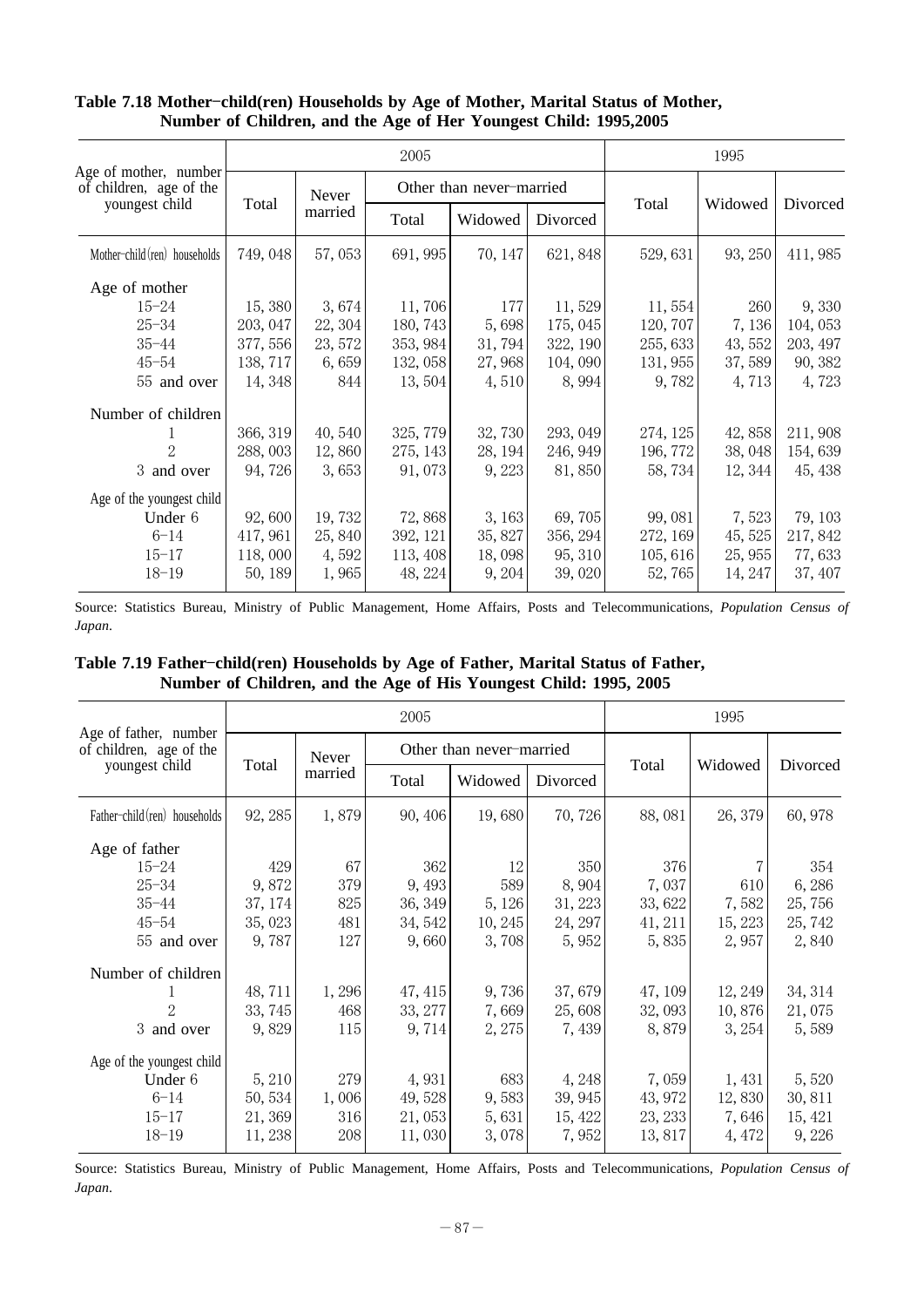|             |         | Number $(1,000$ households) |                      |                     |       |                          | Proportion $(\%)$    |                     |
|-------------|---------|-----------------------------|----------------------|---------------------|-------|--------------------------|----------------------|---------------------|
| Year        | Total   | One-person<br>households    | Couple<br>households | Other<br>households | Total | One-person<br>households | Couple<br>households | Other<br>households |
| 1960        | 4,466   | 232                         | 260                  | 3,974               | 100.0 | 5.2                      | 5.8                  | 89.0                |
| $1965^{11}$ | 5,060   | 285                         | 390                  | 4,385               | 100.0 | 5.6                      | 7.7                  | 86.7                |
| 1970        | 5,804   | 391                         | 587                  | 4,826               | 100.0 | 6.7                      | 10.1                 | 83.1                |
| 1980        | 8, 124  | 881                         | 1,273                | 5,970               | 100.0 | 10.9                     | 15.7                 | 73.5                |
| 1985        | 9, 284  | 1,181                       | 1,651                | 6, 452              | 100.0 | 12.7                     | 17.8                 | 69.5                |
| 1990        | 10,729  | 1,623                       | 2, 218               | 6,888               | 100.0 | 15.1                     | 20.7                 | 64.2                |
| 1995        | 12,780  | 2, 202                      | 3,042                | 7,536               | 100.0 | 17.2                     | 23.8                 | 59.0                |
| 2000        | 15,045  | 3,032                       | 3,977                | 8,036               | 100.0 | 20.2                     | 26.4                 | 53.4                |
| 2005        | 17, 204 | 3,865                       | 4,779                | 8,561               | 100.0 | 22.5                     | 27.8                 | 49.8                |
|             |         |                             |                      |                     |       |                          |                      |                     |

Table 7.20 Private Households with Related Members Aged 65 and Over by Family Type: 1960-2005

Source: Statistics Bureau, Ministry of Public Management, Home Affairs, Posts and Telecommunications, *Population Census of Japan*. 1) Ordinary households.

|  |  |  | Table 7.21 Household Members Aged 65 and Over by Family Type: 1960-2005 |  |  |  |  |  |  |  |  |  |  |
|--|--|--|-------------------------------------------------------------------------|--|--|--|--|--|--|--|--|--|--|
|--|--|--|-------------------------------------------------------------------------|--|--|--|--|--|--|--|--|--|--|

| Year | Total              | Private<br>household<br>members | Relatives<br>household<br>members $1)$ | Living with married<br>child or other relatives | A married<br>couple only | Non-relatives<br>household<br>members | One-person<br>household<br>members | Institutional<br>household<br>members |
|------|--------------------|---------------------------------|----------------------------------------|-------------------------------------------------|--------------------------|---------------------------------------|------------------------------------|---------------------------------------|
|      | Number (thousands) |                                 |                                        |                                                 |                          |                                       |                                    |                                       |
| 1960 | 5,398              | 5, 336                          | 5,063                                  | 4,687                                           | 376                      | 11                                    | 232                                | 62                                    |
| 1970 | 7,393              | 7,229                           | 6,675                                  | 5,821                                           | 864                      | 14                                    | 432                                | 164                                   |
| 1980 | 10,647             | 10, 266                         | 9,350                                  | 7,427                                           | 1,923                    | 11                                    | 881                                | 381                                   |
| 1985 | 12,468             | 11,944                          | 10,732                                 | 8,167                                           | 2,565                    | 11                                    | 1,181                              | 524                                   |
| 1990 | 14,895             | 14, 254                         | 12,600                                 | 9,010                                           | 3,590                    | 10                                    | 1,623                              | 640                                   |
| 1995 | 18, 261            | 17, 498                         | 15, 272                                | 10, 203                                         | 5,069                    | 24                                    | 2,202                              | 762                                   |
| 2000 | 22,005             | 20,981                          | 17,914                                 | 11, 105                                         | 6,809                    | 35                                    | 3,032                              | 1,024                                 |
| 2005 | 25,672             | 24, 294                         | 20, 379                                | 12,011                                          | 8,368                    | 50                                    | 3,865                              | 1,378                                 |
|      | Proportion $(\% )$ |                                 |                                        |                                                 |                          |                                       |                                    |                                       |
| 1960 | 100.0              | 98.9                            | 93.8                                   | 86.8                                            | 7.0                      | 0, 2                                  | 4.3                                | 1.1                                   |
| 1970 | 100.0              | 97.8                            | 90.3                                   | 78.7                                            | 11.6                     | 0.2                                   | 5.8                                | 2.2                                   |
| 1980 | 100.0              | 96.4                            | 87.8                                   | 69.8                                            | 18.1                     | 0.1                                   | 8.3                                | 3.6                                   |
| 1985 | 100.0              | 95.8                            | 86.1                                   | 65.5                                            | 20.6                     | 0.1                                   | 9.5                                | 4.2                                   |
| 1990 | 100.0              | 95.7                            | 84.6                                   | 60.5                                            | 24.1                     | 0.1                                   | 10.9                               | 4.3                                   |
| 1995 | 100.0              | 95.8                            | 83.6                                   | 55.9                                            | 27.8                     | 0.1                                   | 12.1                               | 4.2                                   |
| 2000 | 100.0              | 95.3                            | 81.4                                   | 50.5                                            | 30.9                     | 0.2                                   | 13.8                               | 4.7                                   |
| 2005 | 100.0              | 94.6                            | 79.4                                   | 46.8                                            | 32.6                     | 0.2                                   | 15.1                               | 5.4                                   |

Source: Statistics Bureau, Ministry of Public Management, Home Affairs, Posts and Telecommunications, *Population Census of Japan*.

1) Members of relatives' households (both number and proportion).

**Table 7.22 Proportion of Private Households with Related Members Aged Under 18,** Under 6 and 65 and Over by Family Type:  $1980-2005$  (%)

| Family type of household                | 1980 | 1990                          | 2000 | 2005  | 1980               | 1990  | 2000         | 2005             | 1980                                                              | 1990 | 2000 | 2005 |
|-----------------------------------------|------|-------------------------------|------|-------|--------------------|-------|--------------|------------------|-------------------------------------------------------------------|------|------|------|
|                                         |      | With related members under 18 |      |       |                    |       |              |                  | With related members under $6$ With related members $65$ and over |      |      |      |
| Private households                      | 49.1 | 38.5                          | 27.9 | 25.3  |                    | 14. 2 | 11.<br>$-41$ | 10.<br>. 5 I     | 22.5                                                              | 26.4 | 32.2 | 35.1 |
| Relatives households                    | 61.3 | 49.9                          | 38.7 | 36.1  | 26.3               | 18.5  | 15.9         | 15.1             | 25.2                                                              | 29.1 | 35.6 | 38.8 |
| Family nuclei                           | 57.9 | 45.7                          | 35.5 | 33.7  | 24.3               | 16.8  | 15.4         | 14.8             | 10.8                                                              | 15.7 | 24.9 | 29.6 |
| A married couple with their child (ren) | 77.6 | 66.9                          | 58.4 | 57.4  | 33.9               | 25.9  | 26.8         | 27.11            | 3.9                                                               | 5.4  | 10.5 | 13.9 |
| Father with his child (ren)             | 39.7 | 31.2                          | 20.6 | 19. 6 | 3.9                | 2.3   | 2.4          | 2.<br>4II        | 26.5                                                              | 25.7 | 36.2 | 42.4 |
| Mother with her child $(ren)$           | 38.6 | 34.4                          | 29.1 | 29.8  | 7.0                | 5.3   | 6.3          | 6.4 <sub>1</sub> | 22.2                                                              | 27.8 | 34.8 | 38.1 |
| Others/ not stated                      | 71.8 | 64.5                          | 52.1 | 47.4  | 32.<br>$4^{\circ}$ | 24.6  | 18.1         | 16. 3II          | 69.4                                                              | 75.8 | 81.9 | 82.4 |
|                                         |      |                               |      |       |                    |       |              |                  |                                                                   |      |      |      |

Source: Statistics Bureau, Ministry of Public Management, Home Affairs, Posts and Telecommunications, *Population Census of Japan*. For private households, other than relatives households, there are non-relatives households and one-person households.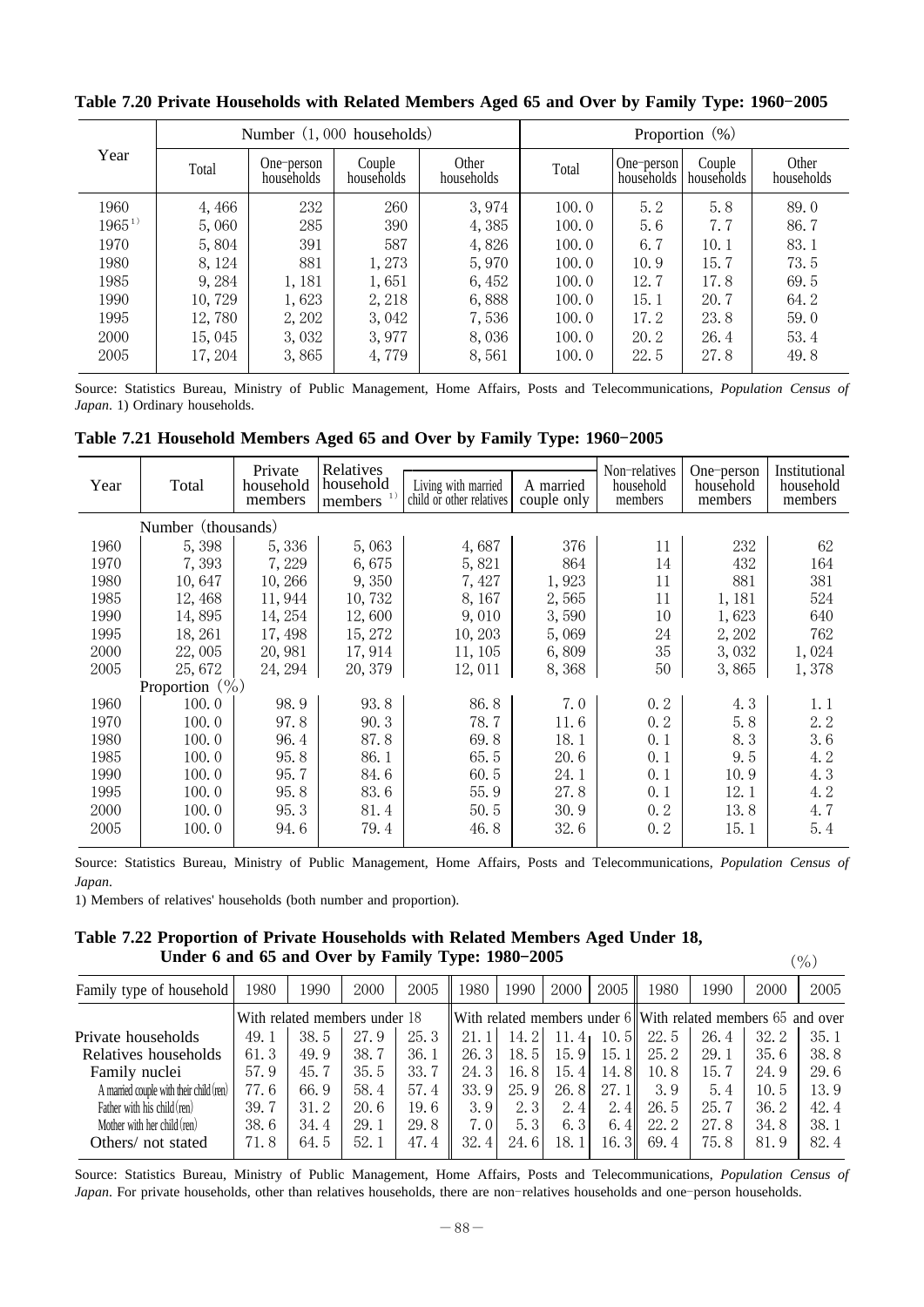|                                         |         |        | Number (1,000 households) |        |         |       | Proportion $(\% )$ |       |
|-----------------------------------------|---------|--------|---------------------------|--------|---------|-------|--------------------|-------|
| Family type of household                | 1975    | 1980   | 1990                      | 2000   | 2005    | 1975  | 1990               | 2005  |
| With related members under 18           |         |        |                           |        |         |       |                    |       |
| Private households                      | 17, 453 | 17,600 | 15,644                    | 13,051 | 12, 403 | 100.0 | 100.0              | 100.0 |
| Relatives households                    | 17, 428 | 17,571 | 15,584                    | 13,024 | 12,383  | 99.9  | 99.6               | 99.8  |
| Family nuclei                           | 12, 179 | 12,500 | 11,080                    | 9,715  | 9,567   | 69.8  | 70.8               | 77.1  |
| A married couple with their child (ren) | 11, 481 | 11,700 | 10, 144                   | 8,718  | 8,403   | 65.8  | 64.8               | 67.8  |
| Father with his child (ren)             | 101     | 118    | 133                       | 112    | 122     | 0.6   | 0.9                | 1.0   |
| Mother with her child (ren)             | 593     | 678    | 801                       | 884    | 1,041   | 3.4   | 5.1                | 8.4   |
| Others/ not stated                      | 5, 249  | 5,071  | 4,504                     | 3,309  | 2,816   | 30.1  | 28.8               | 22.7  |
| With related members under 6            |         |        |                           |        |         |       |                    |       |
| Private households                      | 8,548   | 7,543  | 5,777                     | 5,356  | 5, 172  | 100.0 | 100.0              | 100.0 |
| Relatives households                    | 8,548   | 7,543  | 5,777                     | 5,356  | 5, 172  | 100.0 | 100.0              | 100.0 |
| Family nuclei                           | 6,019   | 5, 251 | 4,060                     | 4, 209 | 4,200   | 70.4  | 70.3               | 81.2  |
| A married couple with their child (ren) | 5,886   | 5, 117 | 3,927                     | 4,004  | 3,962   | 68.9  | 68.0               | 76.6  |
| Father with his child (ren)             | 14      | 12     | 10                        | 13     | 15      | 0, 2  | 0.2                | 0.3   |
| Mother with her child (ren)             | 119     | 123    | 123                       | 192    | 224     | 1.4   | 2.1                | 4.3   |
| Others/not stated                       | 2,529   | 2, 291 | 1,717                     | 1, 147 | 971     | 29.6  | 29.7               | 18.8  |

**Table 7.23 Private Households with Related Members Aged Under 18 and Under 6 by Family Type: 1975 2005** -

Source: Statistics Bureau, Ministry of Public Management, Home Affairs, Posts and Telecommunications, *Population Census of Japan*. For private households with related members under 18 years of age, other than relatives households, there are non-relatives households and one-person households.

|                                         |        |         | Population (thousands) |         |         |       | Proportion $(\% )$ |       |
|-----------------------------------------|--------|---------|------------------------|---------|---------|-------|--------------------|-------|
| Family type of household                | 1975   | 1980    | 1990                   | 2000    | 2005    | 1975  | 1990               | 2005  |
| Population under 18 years of age        | 32,020 | 32,622  | 28,502                 | 22, 919 | 21, 342 | 100.0 | 100.0              | 100.0 |
| Relatives household                     | 31,591 | 32, 307 | 28, 273                | 22,761  | 21, 191 | 98.7  | 99.2               | 99.3  |
| Family nuclei                           | 21,586 | 22,589  | 19,637                 | 16,709  | 16, 275 | 67.4  | 68.9               | 76.3  |
| A married couple with their child (ren) | 20,510 | 21,326  | 18, 189                | 15, 142 | 14, 433 | 64.1  | 63.8               | 67.6  |
| Father with his child (ren)             | 156    | 184     | 195                    | 166     | 182     | 0.5   | 0.7                | 0.9   |
| Mother with her child (ren)             | 917    | 1,076   | 1,251                  | 1,400   | 1,659   | 2.9   | 4.4                | 7.8   |
| Others/not state                        | 10,005 | 9,718   | 8,636                  | 6,051   | 4,916   | 31.2  | 30.3               | 23.0  |
| Other households                        | 429    | 315     | 228                    | 159     | 151     | 1.3   | 0.8                | 0.7   |
| Population under 6 years of age         | 11,916 | 10, 442 | 7,931                  | 7,108   | 6,761   | 100.0 | 100.0              | 100.0 |
| Relatives household                     | 11,899 | 10,426  | 7,920                  | 7,095   | 6,748   | 99.9  | 99.9               | 99.8  |
| Family nuclei                           | 8, 292 | 7, 159  | 5, 499                 | 5, 554  | 5,475   | 69.6  | 69.3               | 81.0  |
| A married couple with their child (ren) | 8, 131 | 6,999   | 5, 341                 | 5,309   | 5, 192  | 68.2  | 67.3               | 76.8  |
| Father with his child (ren)             | 17     | 13      | 11                     | 15      | 17      | 0.1   | 0.1                | 0.3   |
| Mother with her child (ren)             | 144    | 147     | 147                    | 230     | 266     | 1.2   | 1.8                | 3.9   |
| Others/not state                        | 3,607  | 3,266   | 2, 421                 | 1,541   | 1,273   | 30.3  | 30.5               | 18.8  |
| Other households                        | 17     | 17      | 11                     | 13      | 13      | 0.1   | 0.1                | 0.2   |

Source: Statistics Bureau, Ministry of Public Management, Home Affairs, Posts and Telecommunications, *Population Census of Japan*. Others includes relatives' households such as three-generation households, etc.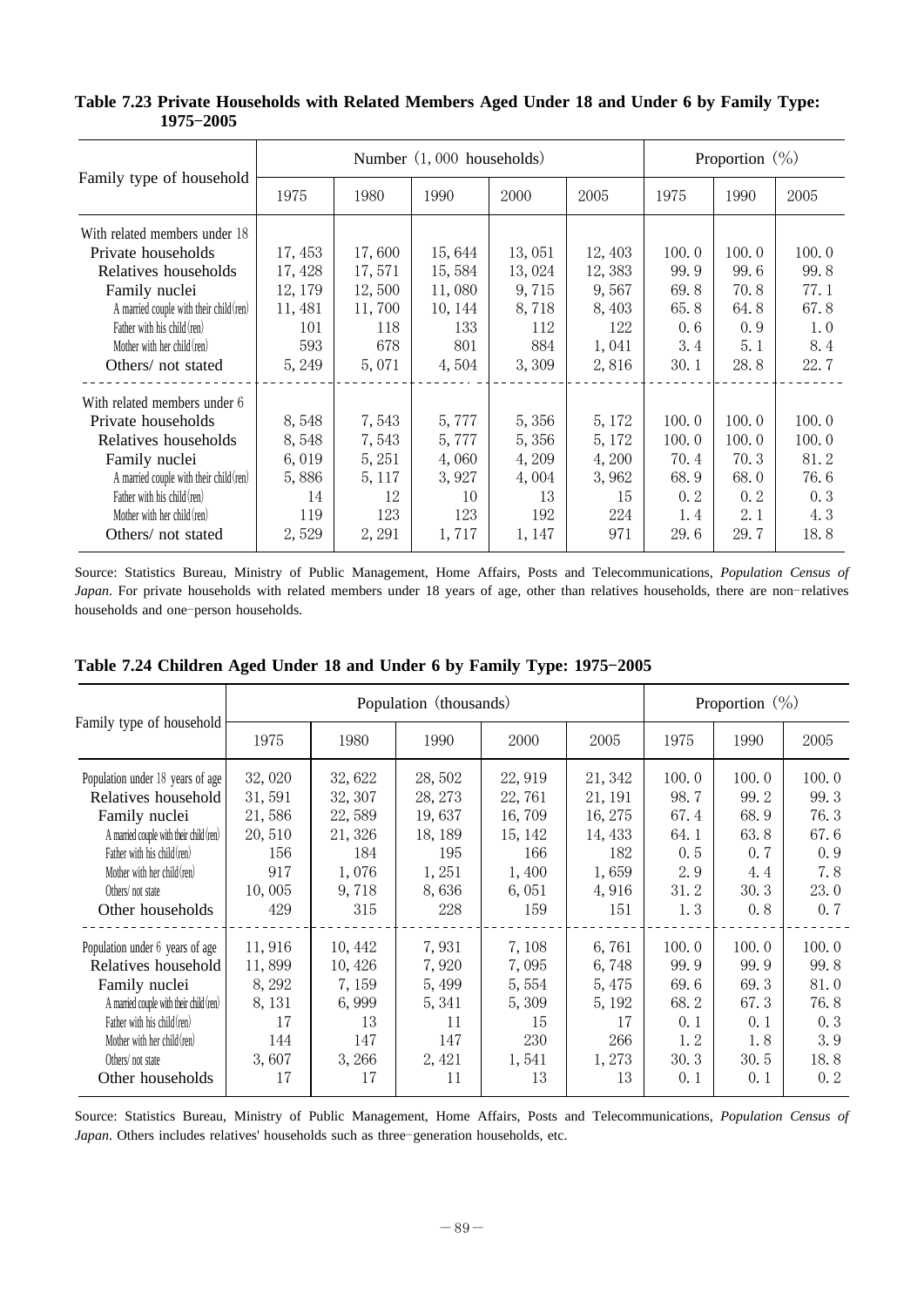| Table 7.25 Proportion of Heads of Ordinary Households by Age and Sex: 1955-2005 | $(\% )$ |
|---------------------------------------------------------------------------------|---------|
|---------------------------------------------------------------------------------|---------|

| $1955^{\scriptscriptstyle 1)}$ | $1965^{\rm D}$                                                                                        | $1970^{2}$                                                                                                                 | $1975^{2}$                                                                                                              | 1980                                                                                                                         | $1985^{\scriptscriptstyle 2)}$                                                                                         | 1990                                                                                                                            | 1995                                                                                                                     | 2000                                                                                                                      | 2005                                                                                                                                |
|--------------------------------|-------------------------------------------------------------------------------------------------------|----------------------------------------------------------------------------------------------------------------------------|-------------------------------------------------------------------------------------------------------------------------|------------------------------------------------------------------------------------------------------------------------------|------------------------------------------------------------------------------------------------------------------------|---------------------------------------------------------------------------------------------------------------------------------|--------------------------------------------------------------------------------------------------------------------------|---------------------------------------------------------------------------------------------------------------------------|-------------------------------------------------------------------------------------------------------------------------------------|
| Male                           |                                                                                                       |                                                                                                                            |                                                                                                                         |                                                                                                                              |                                                                                                                        |                                                                                                                                 |                                                                                                                          |                                                                                                                           |                                                                                                                                     |
| 53.0<br>15 and over            | 56.4                                                                                                  | 60.7                                                                                                                       | 65.8                                                                                                                    | 67.3                                                                                                                         | 66.9                                                                                                                   | 66.7                                                                                                                            | 67.8                                                                                                                     | 69.3                                                                                                                      | 70.6                                                                                                                                |
| 0.5                            | 1.2                                                                                                   | 3.0                                                                                                                        | 4.1                                                                                                                     | 4.9                                                                                                                          | 4.5                                                                                                                    | 5.2                                                                                                                             | 6.0                                                                                                                      | 6.5                                                                                                                       | 6.8                                                                                                                                 |
| 7.7                            | 14.1                                                                                                  | 18.6                                                                                                                       |                                                                                                                         | 26.7                                                                                                                         | 26.3                                                                                                                   | 26.9                                                                                                                            | 27.2                                                                                                                     | 29.0                                                                                                                      | 29.0                                                                                                                                |
| 38.9                           | 46.6                                                                                                  | 50.8                                                                                                                       | 51.8                                                                                                                    | 48.4                                                                                                                         | 45.5                                                                                                                   | 45.1                                                                                                                            | 45.4                                                                                                                     | 44.8                                                                                                                      | 44.7                                                                                                                                |
| 65.8                           | 70.1                                                                                                  | 73.8                                                                                                                       | 76.5                                                                                                                    | 70.5                                                                                                                         | 65.8                                                                                                                   | 64.1                                                                                                                            | 64.8                                                                                                                     | 64.2                                                                                                                      | 62.2                                                                                                                                |
| 80.0                           | 78.9                                                                                                  | 80.9                                                                                                                       | 83.9                                                                                                                    | 83.6                                                                                                                         | 77.9                                                                                                                   | 74.5                                                                                                                            | 72.7                                                                                                                     | 73.1                                                                                                                      | 71.5                                                                                                                                |
| 88.3                           | 85.9                                                                                                  | 86.3                                                                                                                       | 88.3                                                                                                                    | 88.3                                                                                                                         | 87.1                                                                                                                   | 83.0                                                                                                                            | 79.4                                                                                                                     | 77.5                                                                                                                      | 76.8                                                                                                                                |
| 93.0                           | 91.4                                                                                                  | 91.0                                                                                                                       | 92.0                                                                                                                    | 91.7                                                                                                                         | 91.0                                                                                                                   | 90.1                                                                                                                            | 86.4                                                                                                                     | 83.0                                                                                                                      | 80.6                                                                                                                                |
| 94.1                           | 94.0                                                                                                  | 93.8                                                                                                                       | 94.2                                                                                                                    | 94.2                                                                                                                         | 93.3                                                                                                                   | 93.0                                                                                                                            | 92.2                                                                                                                     | 89.0                                                                                                                      | 85.9                                                                                                                                |
| 93.4                           | 93.8                                                                                                  | 94.2                                                                                                                       | 94.7                                                                                                                    | 94.7                                                                                                                         | 94.8                                                                                                                   | 94.6                                                                                                                            | 94.3                                                                                                                     | 93.5                                                                                                                      | 91.1                                                                                                                                |
| 86.9                           | 90.0                                                                                                  | 91.3                                                                                                                       | 91.5                                                                                                                    | 91.4                                                                                                                         | 92.0                                                                                                                   | 92.9                                                                                                                            | 94.2                                                                                                                     | 94.4                                                                                                                      | 94.2                                                                                                                                |
| 75.2                           | 81.3                                                                                                  | 83.1                                                                                                                       | 83.3                                                                                                                    | 85.7                                                                                                                         | 86.6                                                                                                                   | 88.7                                                                                                                            | 91.1                                                                                                                     | 92.9                                                                                                                      | 94.0                                                                                                                                |
| 58.0                           | 64.3                                                                                                  | 67.4                                                                                                                       | 67.8                                                                                                                    | 74.3                                                                                                                         | 78.9                                                                                                                   | 81.9                                                                                                                            | 85.5                                                                                                                     | 88.8                                                                                                                      | 91.4                                                                                                                                |
|                                | 51.0                                                                                                  | 53.5                                                                                                                       | 53.9                                                                                                                    | 59.6                                                                                                                         | 66.9                                                                                                                   | 73.4                                                                                                                            | 78.0                                                                                                                     | 82.7                                                                                                                      | 86.4                                                                                                                                |
| $-37.9$                        |                                                                                                       | 41.6                                                                                                                       | 41.7                                                                                                                    | 46.8                                                                                                                         | 52.6                                                                                                                   | 61.1                                                                                                                            | 68.6                                                                                                                     | 74.4                                                                                                                      | 78.9                                                                                                                                |
| 85 and over                    |                                                                                                       |                                                                                                                            | 31.7                                                                                                                    | 34.8                                                                                                                         |                                                                                                                        | 44.1                                                                                                                            | 52.2                                                                                                                     |                                                                                                                           | 63.7                                                                                                                                |
| Female                         |                                                                                                       |                                                                                                                            |                                                                                                                         |                                                                                                                              |                                                                                                                        |                                                                                                                                 |                                                                                                                          |                                                                                                                           |                                                                                                                                     |
|                                |                                                                                                       |                                                                                                                            |                                                                                                                         |                                                                                                                              |                                                                                                                        |                                                                                                                                 |                                                                                                                          |                                                                                                                           | 18.5                                                                                                                                |
|                                |                                                                                                       |                                                                                                                            |                                                                                                                         |                                                                                                                              |                                                                                                                        |                                                                                                                                 |                                                                                                                          |                                                                                                                           | 5.0                                                                                                                                 |
|                                |                                                                                                       |                                                                                                                            |                                                                                                                         |                                                                                                                              |                                                                                                                        |                                                                                                                                 |                                                                                                                          |                                                                                                                           | 19.1                                                                                                                                |
|                                |                                                                                                       |                                                                                                                            |                                                                                                                         |                                                                                                                              |                                                                                                                        |                                                                                                                                 |                                                                                                                          |                                                                                                                           | 16.6                                                                                                                                |
|                                |                                                                                                       |                                                                                                                            |                                                                                                                         |                                                                                                                              |                                                                                                                        |                                                                                                                                 |                                                                                                                          |                                                                                                                           | 14.1                                                                                                                                |
|                                |                                                                                                       |                                                                                                                            |                                                                                                                         |                                                                                                                              |                                                                                                                        |                                                                                                                                 |                                                                                                                          |                                                                                                                           | 14.4                                                                                                                                |
|                                |                                                                                                       |                                                                                                                            |                                                                                                                         |                                                                                                                              |                                                                                                                        |                                                                                                                                 |                                                                                                                          |                                                                                                                           | 15.3                                                                                                                                |
|                                |                                                                                                       |                                                                                                                            |                                                                                                                         |                                                                                                                              |                                                                                                                        |                                                                                                                                 |                                                                                                                          |                                                                                                                           | 16.0                                                                                                                                |
|                                |                                                                                                       |                                                                                                                            |                                                                                                                         |                                                                                                                              |                                                                                                                        |                                                                                                                                 |                                                                                                                          |                                                                                                                           | 16.7                                                                                                                                |
|                                |                                                                                                       |                                                                                                                            |                                                                                                                         |                                                                                                                              |                                                                                                                        |                                                                                                                                 |                                                                                                                          |                                                                                                                           | 17.9                                                                                                                                |
|                                |                                                                                                       |                                                                                                                            |                                                                                                                         |                                                                                                                              |                                                                                                                        |                                                                                                                                 |                                                                                                                          |                                                                                                                           | 19.4                                                                                                                                |
|                                |                                                                                                       |                                                                                                                            |                                                                                                                         |                                                                                                                              |                                                                                                                        |                                                                                                                                 |                                                                                                                          |                                                                                                                           | 22.7                                                                                                                                |
|                                |                                                                                                       | 14.0                                                                                                                       |                                                                                                                         |                                                                                                                              |                                                                                                                        |                                                                                                                                 |                                                                                                                          |                                                                                                                           | 27.0                                                                                                                                |
|                                |                                                                                                       |                                                                                                                            |                                                                                                                         |                                                                                                                              |                                                                                                                        |                                                                                                                                 |                                                                                                                          |                                                                                                                           | 30.7                                                                                                                                |
|                                |                                                                                                       |                                                                                                                            |                                                                                                                         |                                                                                                                              |                                                                                                                        |                                                                                                                                 |                                                                                                                          |                                                                                                                           | 31.4                                                                                                                                |
|                                |                                                                                                       |                                                                                                                            |                                                                                                                         |                                                                                                                              |                                                                                                                        |                                                                                                                                 |                                                                                                                          |                                                                                                                           | 21.7                                                                                                                                |
| 15 and over                    | 7.3<br>0.2<br>1.1<br>2.4<br>5.0<br>10.4<br>15.2<br>15.4<br>14.3<br>13.5<br>12.9<br>10.9<br>9.3<br>7.7 | 34.6<br>8.3<br>0.7<br>4.1<br>3.6<br>4.6<br>7.1<br>11.0<br>16.2<br>19.1<br>17.6<br>14.3<br>14.2<br>12.6<br>10.6<br>≻<br>7.4 | 31.2<br>9.1<br>1.5<br>5.9<br>4.2<br>4.5<br>6.4<br>9.7<br>14.1<br>18.4<br>19.6<br>17.7<br>15.5<br>11.9<br>9.3<br>$6.7\,$ | 25.5<br>9.9<br>2.2<br>8.9<br>5.0<br>4.9<br>6.4<br>9.1<br>12.5<br>16.0<br>19.0<br>19.1<br>17.7<br>15.5<br>13.5<br>10.6<br>7.5 | 10.6<br>2.6<br>11.0<br>6.2<br>5.6<br>7.0<br>9.2<br>11.8<br>14.3<br>17.0<br>19.5<br>19.8<br>18.4<br>15.3<br>12.1<br>8.2 | 38.1<br>11.5<br>2.3<br>11.3<br>7.4<br>6.4<br>7.8<br>10.1<br>12.2<br>14.0<br>15.9<br>18.5<br>21.1<br>21.2<br>19.0<br>14.2<br>9.4 | 12.6<br>3.2<br>12.9<br>9.4<br>7.0<br>8.0<br>10.6<br>12.9<br>14.2<br>15.7<br>17.7<br>21.2<br>23.7<br>22.6<br>18.5<br>11.4 | 14.3<br>4.4<br>14.6<br>11.4<br>9.0<br>8.7<br>10.9<br>13.5<br>14.9<br>16.1<br>18.2<br>21.1<br>24.8<br>26.2<br>22.7<br>14.6 | 59.5<br>16.3<br>5.0<br>17.6<br>13.6<br>11.8<br>11.4<br>12.2<br>14.1<br>15.8<br>16.8<br>18.7<br>22.1<br>25.8<br>29.2<br>27.7<br>18.3 |

Source: Statistics Bureau, Ministry of Public Management, Home Affairs, Posts and Telecommunications, *Population Census of Japan*. Heads of households by age and sex.

1) 1% sampling tabulation.

2) 20% sampling tabulation.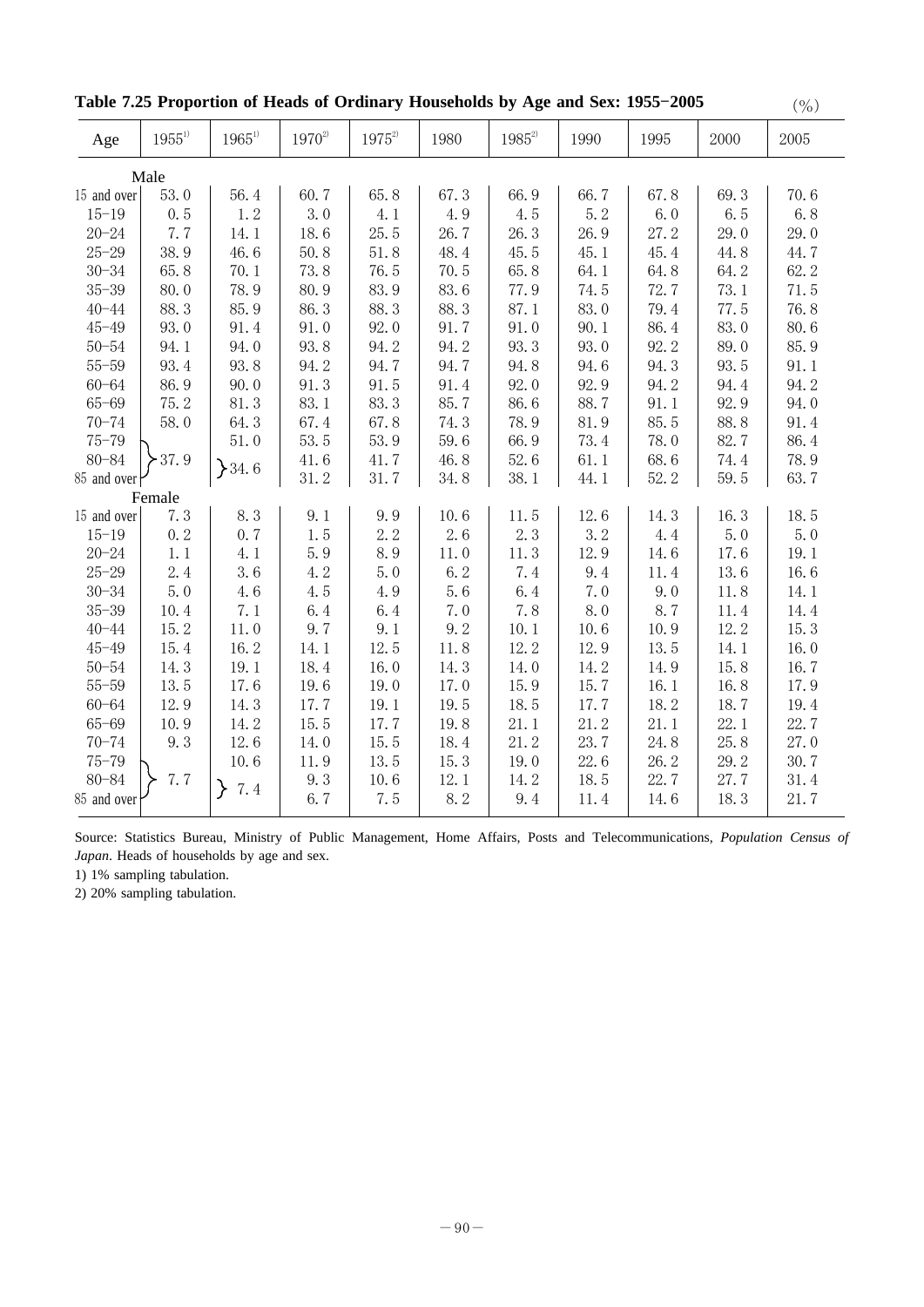|                        |                              |               | Male                           |                |              |             |               | Female            |              |             |
|------------------------|------------------------------|---------------|--------------------------------|----------------|--------------|-------------|---------------|-------------------|--------------|-------------|
| Age                    | Total                        | Never married | Currently married              | Widowed        | Divorced     | Total       | Never married | Currently married | Widowed      | Divorced    |
|                        | Head of private household    |               |                                |                |              |             |               |                   |              |             |
| 15 and over            | 72.1                         | 35.9          | 89.6                           | 81.1           | 80.3         | 19.1        | 26.4          | 3.0               | 52.9         | 74.9        |
| $15 - 19$              | 7.9                          | 7.7           | 44.0                           | 63.5           | 39.5         | 5.7         | 5.7           | 3.0               | 51.1         | 28.8        |
| $20 - 24$              | 33.0                         | 30.5          | 71.4                           | 57.8           | 31.9         | 21.7        | 23.6          | 2.7               | 48.2         | 44.4        |
| $25 - 29$              | 49.2                         | 35.8          | 84.4                           | 58.5           | 40.6         | 18.1        | 26.4          | 2.6               | 58.9         | 56.7        |
| $30 - 34$              | 64.2                         | 39.1          | 88.1                           | 60.4           | 50.9         | 14.7        | 30.7          | 2.3               | 70.5         | 65.5        |
| $35 - 39$              | 72.8                         | 46.3          | 85.9                           | 73.1           | 65.7         | 14.7        | 38.1          | 2.7               | 79.1         | 73.3        |
| $40 - 44$              | 77.9                         | 52.1          | 86.3                           | 78.0           | 71.7         | 15.5        | 43.3          | 3.9               | 83.7         | 78.2        |
| $45 - 49$              | 81.7                         | 58.2          | 87.4                           | 84.1           | 76.8         | 16.2        | 47.4          | 4.7               | 87.0         | 81.0        |
| $50 - 54$              | 86.9                         | 68.5          | 90.5                           | 90.2           | 84.1         | 16.9        | 52.6          | 4.3               | 88.1         | 83.1        |
| $55 - 59$              | 91.9                         | 77.8          | 93.7                           | 95.3           | 90.5         | 18.1        | 60.2          | 3.1               | 87.3         | 83.5        |
| $60 - 64$              | 94.7                         | 81.8          | 95.5                           | 98.0           | 95.2         | 19.7        | 67.0          | 1.9               | 81.9         | 81.3        |
| $65 - 69$              | 94.3                         | 78.3          | 94.8                           | 96.9           | 95.1         | 23.0        | 68.5          | 1.6               | 74.2         | 76.6        |
| $70 - 74$              | 91.7                         | 71.2          | 92.2                           | 91.8           | 91.5         | 27.3        | 68.3          | 1.7               | 65.1         | 70.3        |
| $75 - 79$              | 86.6                         | 64.2          | 87.6                           | 83.2           | 84.4         | 31.0        | 64.9          | 2.1               | 54.1         | 61.1        |
| $80 - 84$              | 79.2                         | 53.4          | 81.3                           | 72.4           | 73.7         | 31.8        | 54.4          | 2.9               | 41.7         | 48.7        |
| 85 and over            | 64.0                         | 42.2          | 70.7                           | 52.6           | 54.0         | 22.1        | 33.7          | 3.8               | 23.6         | 30.4        |
|                        | Head of one-person household |               |                                |                |              |             |               |                   |              |             |
| 15 and over            | 14.4<br>7.6                  | 31.3<br>7.6   | 2.1<br>8.0                     | 44.4<br>60.0   | 56.3<br>34.2 | 12.0<br>5.6 | 23.5<br>5.6   | 0, 8<br>1.5       | 32.9         | 29.1<br>7.7 |
| $15 - 19$<br>$20 - 24$ | 27.4                         | 29.1          | 2.0                            | 50.3           | 24.1         | 19.8        | 22.2          | 0.8               | 44.1<br>22.8 | $4.2\,$     |
| $25 - 29$              | 24.2                         | 32.9          | 1.4                            | 41.9           | 30.5         | 14.7        | 24.1          | 0.9               | 15.3         | 5.8         |
| $30 - 34$              | 18.0                         | 35.2          | 1.2                            | 32.7           | 37.0         | 9.6         | 27.5          | 0, 6              | 12.9         | 7.9         |
| $35 - 39$              | 15.4                         | 40.1          | 1.7                            | 33.0           | 47.0         | 7.3         | 33.1          | 0.4               | 12.8         | 10.5        |
| $40 - 44$              | 13.7                         | 41.8          | 2.7                            | 25.6           | 46.5         | 5.9         | 36.3          | 0.4               | 11.7         | 13.0        |
| $45 - 49$              | 13.0                         | 43.0          | 3.8                            | 23.2           | 45.9         | 5.6         | 38.6          | 0, 6              | 14.4         | 19.1        |
| $50 - 54$              | 13.5                         | 50.4          | 3.9                            | 29.2           | 51.8         | 6.7         | 42.5          | 1.0               | 22.4         | 30.1        |
| $55 - 59$              | 12.8                         | 60.1          | 3.1                            | 37.4           | 60.6         | 8.8         | 49.1          | 1.0               | 32.8         | 40.2        |
| $60 - 64$              | 10.6                         | 68.3          | 1.5                            | 49.4           | 71.6         | 11.3        | 55.8          | 0.8               | 42.0         | 49.3        |
| $65 - 69$              | 9.5                          | 68.1          | 1.0                            | 55.9           | 77.0         | 15.0        | 58.8          | 0.7               | 46.1         | 53.6        |
| $70 - 74$              | 9.1                          | 62.8          | 0.8                            | 56.3           | 77.3         | 19.4        | 59.6          | 0.9               | 45.1         | 53.6        |
| $75 - 79$              | 9.4                          | 56.7          | 1.0                            | 50.5           | 71.6         | 23.0        | 56.2          | 1.2               | 39.4         | 48.5        |
| 80-84                  | 10.6                         | 46.3          | 1.3                            | 42.4           | 61.9         | 23.5        | 46.9          | 1.7               | 30.6         | 38.1        |
| 85 and over            | 11.5                         | 36.4          | 2.0                            | 27.3           | 41.5         | 15.4        | 28.4          | 2.0               | 16.4         | 22.3        |
|                        |                              |               | Head of multi-person household |                |              |             |               |                   |              |             |
| 15 and over            | 57.6                         | 4.6           | 87.5                           | 36.7           | 23.9         | 7.1         | 2.9           | 2.2               | 20.0         | 45.8        |
| $15 - 19$              | 0.2                          | 0.1           | 36.0                           | 3.5            | 5.3          | 0.1         | 0.1           | 1.5               | 7.1          | 21.1        |
| $20 - 24$              | 5.6                          | 1.4           | 69.3                           | 7.5            | 7.7          | 1.8         | 1.4           | 1.9               | 25.3         | 40.3        |
| $25 - 29$              | 24.9                         | 2.9           | 82.9                           | 16.6           | 10.1         | 3.4         | 2.3           | 1.7               | 43.6         | 51.0        |
| $30 - 34$              | 46.2                         | 4.0           | 86.9                           | 27.6           | 13.9         | 5.1         | 3.2           | 1.8               | 57.6         | 57.5        |
| $35 - 39$              | 57.5                         | 6.2           | 84.2                           | 40.1           | 18.7         | 7.3         | 4.9           | 2.3               | 66.3         | 62.8        |
| $40 - 44$              | 64.2                         | 10.3          | 83.6                           | 52.4           | 25.2         | 9.6         | 7.0           | 3.5               | 72.0         | 65.1        |
| $45 - 49$              | 68.7                         | 15.2          | 83.5                           | 60.8           | 30.9         | $10.6$      | 8.9           | 4.1               | 72.6         | 61.9        |
| $50 - 54$              | 73.4                         | 18.0          | 86.6                           | 60.9           | 32.3         | 10.1        | 10.1          | 3.3               | 65.7         | $53.0\,$    |
| $55 - 59$              | 79.1                         | 17.6          | 90.6                           | 58.0           | 29.8         | 9.3         | 11.1          | 2.1               | 54.5         | 43.3        |
| $60 - 64$              | 84.1                         | 13.5          | 94.0                           | 48.6           | 23.6         | 8.3         | 11.1          | 1.2               | 39.9         | 32.0        |
| $65 - 69$              | 84.8                         | 10.2          | 93.9                           | 40.9           | 18.1         | 8.0         | 9.7           | 0.9               | 28.2         | 23.0        |
| $70 - 74$              | 82.6                         | 8.5           | 91.4                           | 35.4           | 14.3         | 7.9         | 8.8           | 0, 8              | 20.0         | 16.7        |
| $75 - 79$<br>$80 - 84$ | 77.2<br>68.5                 | 7.6           | 86.6<br>79.9                   | 32.7           | 12.8         | 8.1         | 8.7<br>7.5    | 0.9               | 14.6         | 12.7        |
| 85 and over            | 52.5                         | 7.1<br>5.8    | 68.7                           | $30.0$<br>25.3 | 11.8<br>12.5 | 8.3<br>6.7  | $5.3\,$       | 1.2               | 11.2<br>7.3  | 10.7<br>8.1 |
|                        |                              |               |                                |                |              |             |               | 1.8               |              |             |

# **Table 7.26 Heads of Private Households by Age, Sex and Marital Status: 2005** (%)

Source: Statistics Bureau, Ministry of Public Management, Home Affairs, Posts and Telecommunications, *Population Census of Japan*. The percentage of the heads of households in the population by age, sex and marital status.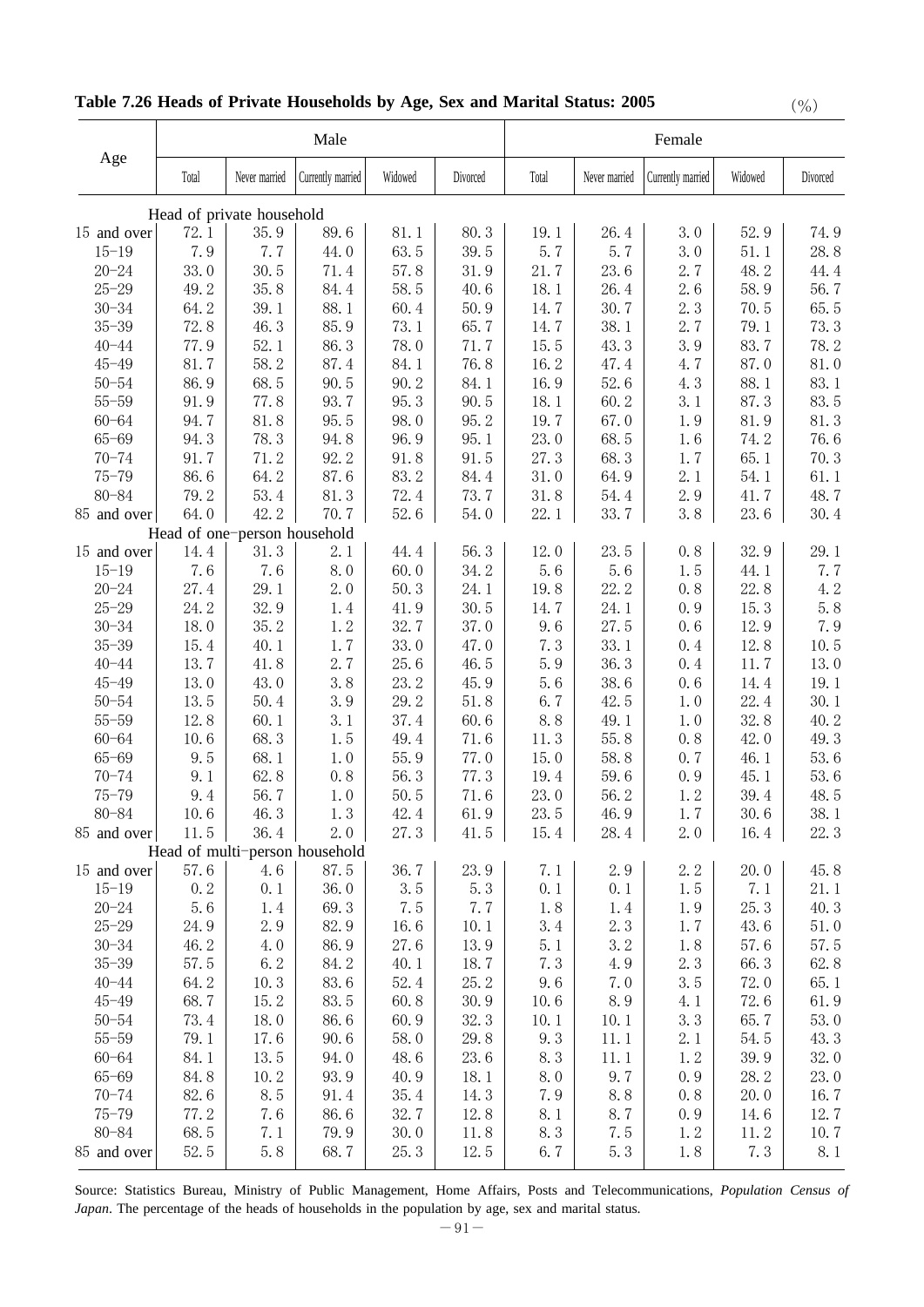|  |  |  | Table 7.27 Private Households by Head of Household Age, Sex and Family Type: 2005 |  |  |  |
|--|--|--|-----------------------------------------------------------------------------------|--|--|--|
|  |  |  |                                                                                   |  |  |  |

 $(1,000$  households)

|                        |                 |                  |                    | $Non-$<br>relatives      | One-person                                    |                                   |                                         |                         |                  |                         |
|------------------------|-----------------|------------------|--------------------|--------------------------|-----------------------------------------------|-----------------------------------|-----------------------------------------|-------------------------|------------------|-------------------------|
| Age                    | Total           | Total            | Total              | A married<br>couple only | A married<br>couple with<br>their child (ren) | Father with<br>his child<br>(ren) | Mother<br>with her child $(\text{ren})$ | relatives<br>households | household        | households              |
|                        | Total           |                  |                    |                          |                                               |                                   |                                         |                         |                  |                         |
| Total                  | 49,063          | 34, 337          | 28, 394            | 9,637                    | 14,646                                        | 621                               | 3,491                                   | 5,944                   | 268              | 14, 457                 |
| Under 15               | 1               | $\overline{0}$   | $\theta$           |                          | $\theta$                                      | $\overline{0}$                    | $\theta$                                | $\theta$                | $\theta$         | $\overline{0}$          |
| $15 - 19$              | 448             | 11               | 6                  | 2                        | 2                                             | $\boldsymbol{0}$                  | $\mathbf{2}$                            | 5                       | $\overline{2}$   | 435                     |
| $20 - 24$              | 2,019           | 244              | 189                | 57                       | 106                                           | 1                                 | 26                                      | 55                      | 33               | 1,742                   |
| $25 - 29$              | 2,804           | 1,126            | 1,048              | 374                      | 576                                           | 5                                 | 94                                      | 78                      | 59               | 1,619                   |
| $30 - 34$              | 3,874           | 2,481            | 2,351              | 593                      | 1,523                                         | 13                                | 221                                     | 130                     | 42               | 1,351                   |
| $35 - 39$              | 3,840           | 2,822            | 2,618              | 425                      | 1,853                                         | 24                                | 316                                     | 205                     | 24               | 994                     |
| $40 - 44$              | 3,788           | 2,976            | 2,632              | 311                      | 1,882                                         | 38                                | 400                                     | 345                     | 16               | 795                     |
| $45 - 49$              | 3,783           | 3,051            | 2,519              | 287                      | 1,749                                         | 52                                | 431                                     | 532                     | 14               | 718                     |
| $50 - 54$              | 4,556           | 3,650            | 2,868              | 518                      | 1,811                                         | 75                                | 464                                     | 782                     | 16               | 890                     |
| $55 - 59$              | 5,606           | 4,478            | 3,490              | 1,038                    | 1,896                                         | 96                                | 460                                     | 988                     | 20               | 1,107                   |
| $60 - 64$              | 4,798           | 3,843            | 3,093              | 1,384                    | 1,330                                         | 80                                | 300                                     | 750                     | 16               | 940                     |
| $65 - 69$              | 4,236           | 3,304            | 2,687              | 1,514                    | 878                                           | 67                                | 228                                     | 617                     | 11               | 921                     |
| $70 - 74$              | 3,770           | 2,786            | 2,233              | 1,427                    | 558                                           | 58                                | 190                                     | 553                     | 7                | 977                     |
| $75 - 79$              | 2,888           | 1,979            | 1,518              | 1,018                    | 300                                           | 49                                | 151                                     | 461                     | 5                | 904                     |
| $80 - 84$              | 1,664           | 1,018            | 749                | 475                      | 126                                           | 33                                | 115                                     | 269                     | $\sqrt{2}$       | 644                     |
| 85 and over            | 987             | 566              | 393                | 214                      | 56                                            | 30                                | 93                                      | 173                     | $\overline{2}$   | 419                     |
|                        | Male            |                  |                    |                          |                                               |                                   |                                         |                         |                  |                         |
| Total                  | 38, 251         | 30, 393          | 25, 256            | 9,551                    | 14,562                                        | 611                               | 532                                     | 5,137                   | 194              | 7,665                   |
| Under 15               | $\theta$<br>265 | $\theta$<br>7    | $\theta$<br>5      |                          | 0<br>$\overline{2}$                           | $\theta$<br>$\theta$              | $\theta$                                | $\theta$                | $\theta$         | $\left( \right)$<br>257 |
| $15 - 19$<br>$20 - 24$ | 1,240           | 189              | 164                | $\overline{2}$<br>53     | 104                                           | $\mathbf{1}$                      | 1<br>$\overline{5}$                     | $\sqrt{2}$<br>25        | 1<br>22          |                         |
| $25 - 29$              | 2,064           | 1,001            | 954                | 363                      | 569                                           | 5                                 | 17                                      | 47                      | 45               | 1,029<br>1,018          |
| $30 - 34$              | 3,166           | 2,244            | 2,140              | 580                      | 1,509                                         | 13                                | 37                                      | 104                     | 33               | 888                     |
| $35 - 39$              | 3,206           | 2,511            | 2,333              | 417                      | 1,838                                         | 23                                | 54                                      | 178                     | 19               | 676                     |
| $40 - 44$              | 3,165           | 2,596            | 2,287              | 306                      | 1,870                                         | 37                                | 75                                      | 309                     | 12               | 557                     |
| $45 - 49$              | 3,160           | 2,647            | 2, 164             | 282                      | 1,739                                         | 51                                | 92                                      | 483                     | 10               | 503                     |
| $50 - 54$              | 3,811           | 3,207            | 2,494              | 512                      | 1,802                                         | 73                                | $107\,$                                 | 713                     | 11               | 592                     |
| $55 - 59$              | 4,667           | 4,002            | 3, 104             | 1,029                    | 1,889                                         | 94                                | 91                                      | 898                     | 14               | 651                     |
| $60 - 64$              | 3,936           | 3,484            | 2,815              | 1,376                    | 1,326                                         | 79                                | 34                                      | 670                     | 10               | 442                     |
| $65 - 69$              | 3,344           | 2,999            | 2,462              | 1,507                    | 876                                           | 66                                | 13                                      | 537                     | 7                | 338                     |
| $70 - 74$              | 2,787           | 2,505            | 2,041              | 1,421                    | 557                                           | 58                                | $\overline{4}$                          | 465                     | 4                | 277                     |
| $75 - 79$              | 1,955           | 1,739            | 1,364              | 1,014                    | $300\,$                                       | 49                                | 1                                       | 375                     | 3                | 213                     |
| $80 - 84$              | 968             | 837              | 632                | 474                      | 125                                           | 33                                | $\boldsymbol{0}$                        | 205                     | 1                | 130                     |
| 85 and over            | 519             | 425              | $299\,$<br>$\perp$ | 213                      | $56\,$                                        | $30\,$                            | $\boldsymbol{0}$                        | 126<br>$\mathbf{I}$     | $\mathbf{1}$     | 93                      |
|                        | Female          |                  |                    |                          |                                               |                                   |                                         |                         |                  |                         |
| Total                  | 10,811          | 3,944            | 3,138              | 86                       | 83                                            | 9                                 | 2,959                                   | 807                     | 74               | 6,793                   |
| Under 15               | 0               | $\boldsymbol{0}$ | $\theta$           | $\qquad \qquad -$        | 0                                             | $\theta$                          | $\theta$                                | $\boldsymbol{0}$        | $\boldsymbol{0}$ | $\overline{0}$          |
| $15 - 19$              | 183             | 4                | $\mathbf{1}$       | $\boldsymbol{0}$         | 0                                             | $\theta$                          | $\mathbf 1$                             | $\overline{2}$          | $\mathbf{1}$     | 178                     |
| $20 - 24$              | 779             | 55               | 25                 | 3                        | 1                                             | $\boldsymbol{0}$                  | 21                                      | 30                      | 10               | 713                     |
| $25 - 29$              | 740             | 125              | 94                 | 11                       | 7                                             | $\boldsymbol{0}$                  | 76                                      | 31                      | 13               | 601                     |
| $30 - 34$<br>$35 - 39$ | 708<br>635      | 237<br>312       | 211<br>285         | 12<br>8                  | 14<br>15                                      | $\,1$                             | 184<br>262                              | 26<br>27                | 9<br>5           | 463<br>318              |
| $40 - 44$              | 623             | 380              | 344                | 6                        | 13                                            | 1<br>1                            | 325                                     | 36                      | $\overline{4}$   | 238                     |
| $45 - 49$              | 623             | 404              | 355                | 5                        | 10                                            | $\mathbf 1$                       | 339                                     | 49                      | $\overline{4}$   | 215                     |
| $50 - 54$              | 745             | 442              | 373                | 6                        | 9                                             | $\overline{c}$                    | 357                                     | 69                      | 5                | 298                     |
| $55 - 59$              | 939             | 476              | 386                | 9                        | $\overline{7}$                                | $\overline{2}$                    | 368                                     | 90                      | $\overline{7}$   | 456                     |
| $60 - 64$              | 863             | 359              | 279                | 8                        | 3                                             | $\mathbf 1$                       | 266                                     | 80                      | $\;6\;$          | 498                     |
| $65 - 69$              | 892             | 305              | 225                | 7                        | $\overline{2}$                                | $\boldsymbol{0}$                  | 216                                     | 80                      | $\overline{4}$   | 583                     |
| $70 - 74$              | 983             | 281              | 192                | 5                        | $\mathbf 1$                                   | $\boldsymbol{0}$                  | 186                                     | 88                      | $\boldsymbol{3}$ | 700                     |
| $75 - 79$              | 933             | 240              | 155                | $\overline{4}$           | 1                                             | $\theta$                          | 150                                     | 86                      | $\overline{2}$   | 691                     |
| $80 - 84$              | 697             | 181              | 117                | $\overline{c}$           | $\boldsymbol{0}$                              | $\boldsymbol{0}$                  | 115                                     | 64                      | $\mathbf 1$      | 514                     |
| 85 and over            | 468             | 141              | 94                 | $\mathbf 1$              | $\overline{0}$                                | 0                                 | 93                                      | 48                      | 1                | 326                     |
|                        |                 |                  |                    |                          |                                               |                                   |                                         |                         |                  |                         |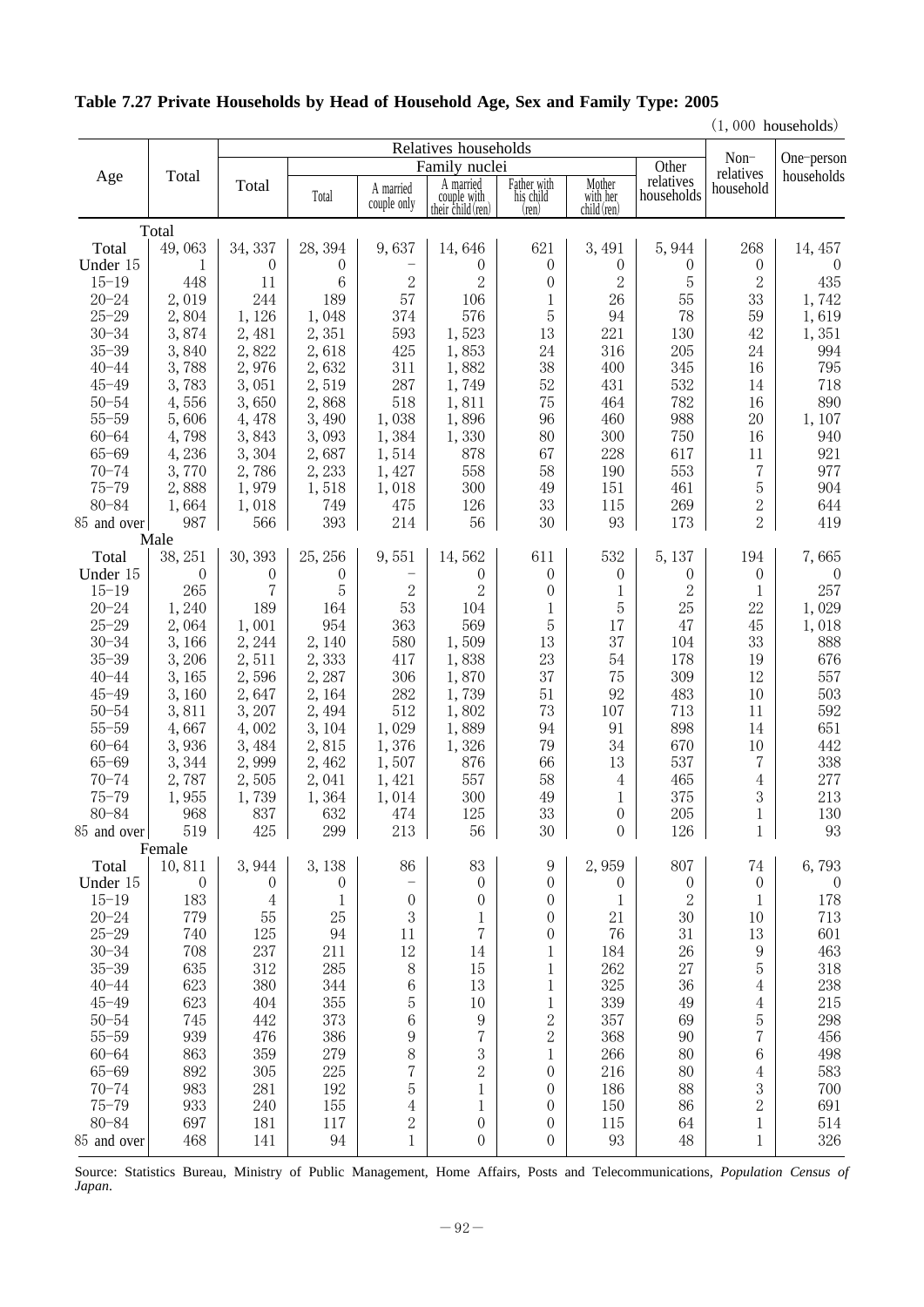|                        |                  | Private households |          |        |                      |                   |                    |                   |                |               |
|------------------------|------------------|--------------------|----------|--------|----------------------|-------------------|--------------------|-------------------|----------------|---------------|
|                        |                  |                    |          |        | Relatives households |                   |                    |                   |                |               |
| Age                    | Total $1)$       |                    |          |        | Family nuclei        |                   |                    | Non-<br>relatives | One-person     | Institutional |
|                        |                  | Total              | Total    |        | A married            | Parent $(s)$ with | Other<br>relatives | household         | households     | households    |
|                        |                  |                    |          | Total  | couple only          | $child$ (ren)     | households         |                   |                |               |
|                        |                  |                    |          |        |                      |                   |                    |                   |                |               |
|                        | Total<br>127,768 | 124, 973           | 109, 973 | 82,670 | 19,288               | 63, 382           |                    | 543               |                |               |
| Total                  | 17,521           |                    |          |        | 2                    |                   | 27,304             |                   | 14, 457        | 2,312<br>47   |
| Under 15               |                  | 17, 474            | 17, 473  | 13,598 | 9                    | 13,596            | 3,875              | 1<br>7            | $\theta$       |               |
| $15 - 19$<br>$20 - 24$ | 6,568            | 6,380              | 5,938    | 4,278  |                      | 4,269             | 1,660              |                   | 435            | 188           |
|                        | 7,351            | 7,205              | 5,386    | 3,898  | 159                  | 3,739             | 1,488              | 77                | 1,742          | 146           |
| $25 - 29$              | 8,280            | 8, 217             | 6,475    | 5,100  | 873                  | 4,227             | 1,375              | 122               | 1,619          | 63            |
| $30 - 34$              | 9,755            | 9,697              | 8,264    | 6,922  | 1,224                | 5,698             | 1,342              | 81                | 1,351          | 58            |
| $35 - 39$              | 8,736            | 8,683              | 7,644    | 6,344  | 824                  | 5,520             | 1,300              | 46                | 994            | 52            |
| $40 - 44$              | 8,081            | 8,030              | 7,203    | 5,667  | 602                  | 5,065             | 1,536              | 32                | 795            | 51            |
| $45 - 49$              | 7,726            | 7,670              | 6,925    | 5, 124 | 626                  | 4, 497            | 1,802              | 26                | 718            | 56            |
| $50 - 54$              | 8,796            | 8,721              | 7,799    | 5,702  | 1,222                | 4,481             | 2,097              | 32                | 890            | 75            |
| $55 - 59$              | 10,255           | 10, 156            | 9,010    | 6,804  | 2,408                | 4,396             | 2, 205             | 39                | 1, 107         | 99            |
| $60 - 64$              | 8,545            | 8, 446             | 7,476    | 5,865  | 2,972                | 2,892             | 1,612              | 30                | 940            | 99            |
| $65 - 69$              | 7,433            | 7,322              | 6,380    | 4,934  | 3,000                | 1,935             | 1,445              | 21                | 921            | 110           |
| $70 - 74$              | 6,637            | 6,487              | 5, 497   | 3,964  | 2,630                | 1,333             | 1,533              | 14                | 977            | 150           |
| $75 - 79$              | 5,263            | 5,047              | 4, 135   | 2,581  | 1,724                | 857               | 1,553              | 8                 | 904            | 216           |
| $80 - 84$              | 3, 412           | 3, 122             | 2, 474   | 1,241  | 736                  | 505               | 1,233              | 4                 | 644            | 290           |
| 85 and over            | 2,927            | 2,315              | 1,893    | 649    | 277                  | 372               | 1,245              | 3                 | 419            | 612           |
|                        | Male             |                    |          |        |                      |                   |                    |                   |                |               |
| Total                  | 62, 349          | 61,042             | 53, 106  | 40,825 | 9,644                | 31, 181           | 12, 281            | 272               | 7,665          | 1,015         |
| Under 15               | 8,972            | 8,944              | 8,943    | 6,962  | 1                    | 6,961             | 1,981              | $\theta$          | $\theta$       | 28            |
| $15 - 19$              | 3,373            | 3,256              | 2,997    | 2, 161 | 2                    | 2, 159            | 835                | $\mathbf{2}$      | 257            | 118           |
| $20 - 24$              | 3,755            | 3,655              | 2,593    | 1,878  | 57                   | 1,821             | 715                | 32                | 1,029          | 100           |
| $25 - 29$              | 4, 199           | 4, 148             | 3,070    | 2,411  | 373                  | 2,038             | 660                | 60                | 1,018          | 50            |
| $30 - 34$              | 4,933            | 4,889              | 3,957    | 3,338  | 593                  | 2,745             | 619                | 43                | 888            | 44            |
| $35 - 39$              | 4,403            | 4,364              | 3,663    | 3,094  | 426                  | 2,668             | 569                | 25                | 676            | 39            |
| $40 - 44$              | 4,065            | 4,029              | 3,455    | 2,776  | 312                  | 2,464             | 680                | 17                | 557            | 36            |
| $45 - 49$              | 3,868            | 3,828              | 3,312    | 2,477  | 287                  | 2,189             | 835                | 14                | 503            | $39\,$        |
| $50 - 54$              | 4,383            | 4,332              | 3,723    | 2,706  | 518                  | 2,188             | 1,017              | 17                | 592            | 51            |
| $55 - 59$              | 5,077            | 5,011              | 4,339    | 3,227  | 1,038                | 2,189             | 1, 112             | 21                | 651            | 66            |
| $60 - 64$              | 4,155            | 4,092              | 3,635    | 2,861  | 1,384                | 1,477             | 774                | 15                | 442            | 63            |
| $65 - 69$              | 3,545            | 3,482              | 3, 133   | 2,495  | 1,515                | 980               | 638                | 11                | 338            | 63            |
| $70 - 74$              | 3,040            | 2,969              | 2,685    | 2,073  | 1,428                | 645               | 612                | 7                 | 277            | 71            |
| $75 - 79$              | 2,256            | 2,180              | 1,963    | 1,394  | 1,019                | 375               | 569                | 4                 | 213            | 76            |
| $80 - 84$              | 1,223            | 1, 154             | 1,022    | 654    | 476                  | 178               | 368                | 2                 | 130            | 69            |
| 85 and over            | 811              | 709                | 615      | 318    | 215                  | 104               | 296                | $\mathbf{1}$      | 93             | 102           |
|                        | Female           |                    |          |        |                      |                   |                    |                   |                |               |
| Total                  | 65, 419          | 63, 931            | 56,868   | 41,845 | 9,644                | 32, 201           | 15,023             | 271               | 6,793          | 1,298         |
| Under 15               | 8,550            | 8,530              | 8,530    | 6,636  | 1                    | 6,635             | 1,894              | $\boldsymbol{0}$  | $\overline{0}$ | 19            |
| $15 - 19$              | 3, 195           | 3, 124             | 2,941    | 2, 117 | 6                    | 2,110             | 825                | 4                 | 178            | 71            |
| $20 - 24$              | 3,596            | 3,550              | 2,793    | 2,020  | 101                  | 1,918             | 773                | 44                | 713            | 46            |
| $25 - 29$              | 4,081            | 4,068              | 3,405    | 2,689  | 500                  | 2,190             | 716                | 62                | 601            | 13            |
| $30 - 34$              | 4,822            | 4,808              | 4,307    | 3,584  | 631                  | 2,953             | 723                | $38\,$            | 463            | 14            |
| $35 - 39$              | 4,333            | 4,320              | 3,981    | 3,250  | 398                  | 2,852             | 731                | 21                | 318            | 13            |
| $40 - 44$              | 4,015            | 4,001              | 3,748    | 2,891  | 290                  | 2,601             | 857                | 15                | 238            | 14            |
| $45 - 49$              | 3,858            | 3,841              | 3,614    | 2,647  | 339                  | 2,308             | 967                | 12                | 215            | 17            |
| $50 - 54$              | 4, 413           | 4,389              | 4,076    | 2,996  | 704                  | 2, 292            | 1,080              | 15                | 298            | 24            |
| $55 - 59$              | 5,178            | 5, 145             | 4,671    | 3,577  | 1,370                | 2,207             | 1,093              | 18                | 456            | 33            |
| $60 - 64$              | 4,390            | 4,354              | 3,841    | 3,003  | 1,588                | 1, 415            | 838                | 15                | 498            | 36            |
| $65 - 69$              | 3,888            | 3,840              | 3, 247   | 2,440  | 1,485                | 955               | 807                | 10                | 583            | 47            |
| $70 - 74$              | 3,598            | 3,519              | 2,812    | 1,891  | 1,203                | 688               | 921                | 7                 | 700            | 79            |
| $75 - 79$              | 3,006            | 2,867              | 2,172    | 1,188  | 705                  | 482               | 984                | 4                 | 691            | 139           |
| $80 - 84$              | 2,190            | 1,969              | 1,452    | 587    | 260                  | 327               | 865                | $\boldsymbol{2}$  | 514            | 221           |
| 85 and over            | 2,116            | 1,606              | 1,279    | 330    | 62                   | 268               | 948                | $\overline{2}$    | 326            | 510           |

# Table 7.28 Household Members by Age, Sex and Family Type: 2005 (1,000 persons)

Source: Statistics Bureau, Ministry of Public Management, Home Affairs, Posts and Telecommunications, *Population Census of Japan*.

1) Including households for which household type was not reported.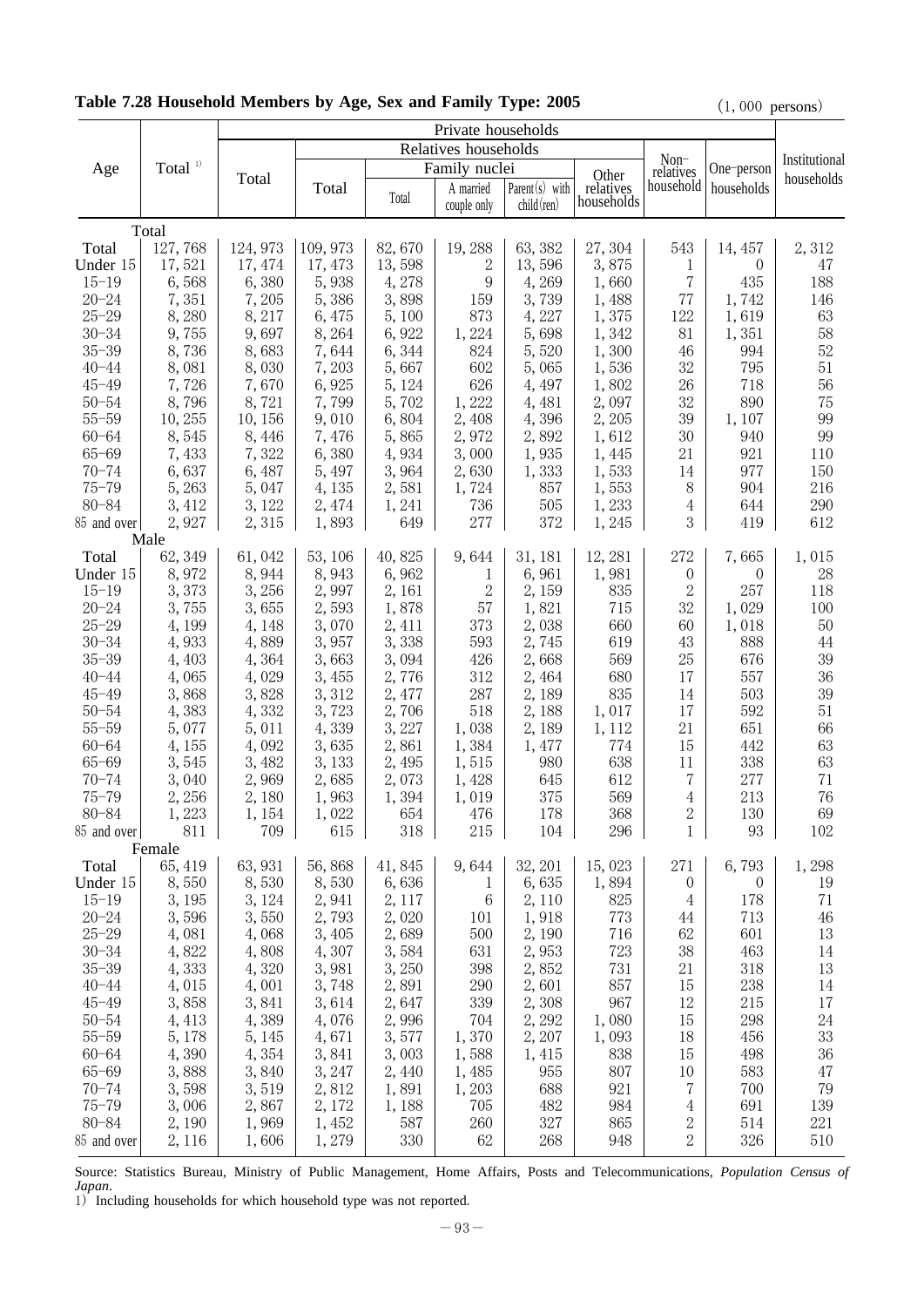| Table 7.29 Household Members by Age, Sex and Family Type: 1995, 2005 |  |  |  |  |  |  |  |  |  |  |
|----------------------------------------------------------------------|--|--|--|--|--|--|--|--|--|--|
|----------------------------------------------------------------------|--|--|--|--|--|--|--|--|--|--|

|                        |                    |              |              |                          |                           |                                  |                             |            |              |                    |                      |                         |              | $($ % $)$     |
|------------------------|--------------------|--------------|--------------|--------------------------|---------------------------|----------------------------------|-----------------------------|------------|--------------|--------------------|----------------------|-------------------------|--------------|---------------|
|                        |                    |              |              | 2005                     |                           |                                  |                             | 1995       |              |                    |                      |                         |              |               |
|                        | Private households |              |              |                          |                           |                                  |                             |            |              | Private households |                      |                         |              | Institutional |
| Age                    |                    |              |              | Relatives households     |                           | One-                             | Institutional<br>households |            |              |                    | Relatives households | One-                    | households   |               |
|                        | Total              |              |              | Family nuclei            |                           | Other<br>relatives<br>households | person<br>households        |            | Total        |                    | Family               | Other                   | person       |               |
|                        |                    | Total        | Total        | A married<br>couple only | $Parent(s)$<br>with child |                                  |                             |            |              | Total              | nuclei               | relatives<br>households | households   |               |
|                        |                    |              |              |                          | (ren)                     |                                  |                             |            |              |                    |                      |                         |              |               |
| Total                  | Total<br>97.8      | 86.1         | 64.7         | 15.1                     | 49.6                      | 21.4                             | 11.3                        | 1.8        | 98.5         | 89.3               | 62.9                 | 26.4                    | 9.0          | 1.4           |
| Under 15               | 99.7               | 99.7         | 77.6         | 0.0                      | 77.6                      | 22.1                             | 0.0                         | 0.3        | 99.7         | 99.7               | 70.1                 | 29.6                    | 0.0          | 0.3           |
| $15 - 19$              | 97.1               | 90.4         | 65.1         | 0.1                      | 65.0                      | 25.3                             | 6.6                         | 2.9        | 97.1         | 90.4               | 64.1                 | 26.3                    | 6.6          | 2.9           |
| $20 - 24$              | 98.0               | 73.3         | 53.0         | 2.2                      | 50.9                      | 20.2                             | 23.7                        | 2.0        | 98.2         | 75.8               | 57.0                 | 18.8                    | 21.8         | 1.8           |
| $25 - 29$              | 99.2               | 78.2         | 61.6         | 10.5                     | 51.1                      | 16.6                             | 19.6                        | 0.8        | 99.2         | 81.3               | 64.6                 | 16.7                    | 17.3         | 0.8           |
| $30 - 34$              | 99.4               | 84.7         | 71.0         | 12.5                     | 58.4                      | 13.8                             | 13.9                        | 0.6        | 99.4         | 88.5               | 68.8                 | 19.7                    | 10.7         | 0.6           |
| $35 - 39$              | 99.4               | 87.5         | 72.6         | 9.4                      | 63.2                      | 14.9                             | 11.4                        | 0.6        | 99.4         | 91.9               | 66.9                 | 25.0                    | 7.3          | 0.6           |
| $40 - 44$              | 99.4               | 89.1         | 70.1         | 7.4                      | 62.7                      | 19.0                             | 9.8                         | 0.6        | 99.3         | 92.3               | 65.9                 | 26.4                    | 6.9          | 0.7           |
| $45 - 49$              | 99.3               | 89.6         | 66.3         | 8.1                      | 58.2                      | 23.3                             | 9.3                         | 0.7        | 99.2         | 91.9               | 67.3                 | 24.6                    | 7.2          | 0.8           |
| $50 - 54$<br>$55 - 59$ | 99.1               | 88.7<br>87.9 | 64.8<br>66.4 | 13.9<br>23.5             | 50.9<br>42.9              | 23.8<br>21.5                     | 10.1<br>10.8                | 0.9<br>1.0 | 99.1<br>99.0 | 91.4<br>90.8       | 69.2<br>68.0         | 22.1<br>22.8            | 7.5<br>8.0   | 0.9<br>1.0    |
| $60 - 64$              | 99.0<br>98.8       | 87.5         | 68.6         | 34.8                     | 33.8                      | 18.9                             | 11.0                        | 1.2        | 98.8         | 89.7               | 63.7                 | 26.0                    | 8.9          | 1.2           |
| $65 - 69$              | 98.5               | 85.8         | 66.4         | 40.4                     | 26.0                      | 19.4                             | 12.4                        | 1.5        | 98.5         | 87.8               | 56.2                 | 31.6                    | 10.6         | 1.5           |
| $70 - 74$              | 97.7               | 82.8         | 59.7         | 39.6                     | 20.1                      | 23.1                             | 14.7                        | 2.3        | 97.7         | 84.5               | 46.7                 | 37.9                    | 13.0         | 2.3           |
| $75 - 79$              | 95.9               | 78.6         | 49.1         | 32.8                     | 16.3                      | 29.5                             | 17.2                        | 4.1        | 95.8         | 81.4               | 36.2                 | 45.2                    | 14.3         | 4.2           |
| $80 - 84$              | 91.5               | 72.5         | 36.4         | 21.6                     | 14.8                      | 36.1                             | 18.9                        | 8.5        | 92.2         | 79.1               | 26.8                 | 52.2                    | 13.1         | 7.8           |
| 85 and over            | 79.1               | 64.<br>7     | 22.2         | 9.5                      | 12.7                      | 42.5                             | $\mathbf{3}$<br>14.         | 20.9       | 84.8         | 75.3               | 18.0                 | 57.<br>3                | 9.4          | 15.2          |
|                        | Male               |              |              |                          |                           |                                  |                             |            |              |                    |                      |                         |              |               |
| Total                  | 97.9               | 85.2         | 65.5         | 15.5                     | 50.0                      | 19.7                             | 12.3                        | 1.6        | 98.4         | 88.1               | 63.6                 | 24.5                    | 10.1         | 1.5           |
| Under 15               | 99.7               | 99.7         | 77.6         | 0.0                      | 77.6                      | 22.1                             | 0.0                         | 0.3        | 99.7         | 99.7               | 70.1                 | 29.6                    | 0.0          | 0.3           |
| $15 - 19$              | 96.5               | 88.8         | 64.1         | 0.1                      | 64.0                      | 24.8                             | 7.6                         | 3.5        | 96.8         | 89.1               | 63.1                 | 25.9                    | 7.6          | 3.2           |
| $20 - 24$              | 97.3               | 69.1         | 50.0         | 5<br>1.                  | 48.5                      | 19.0                             | 27.4                        | 2.7        | 97.7         | 69.8               | 52.5                 | 17.2                    | 27.4         | 2.3           |
| $25 - 29$<br>$30 - 34$ | 98.8               | 73.1<br>80.2 | 57.4<br>67.7 | 8.9<br>12.0              | 48.5<br>55.6              | 15.7<br>12.5                     | 24.2<br>18.0                | 1.2<br>0.9 | 98.8         | 74.0<br>83.5       | 59.2                 | 14.8<br>17.1            | 24.2<br>15.3 | 1.2<br>0.9    |
| $35 - 39$              | 99.1<br>99.1       | 83.2         | 70.3         | 9.7                      | 60.6                      | 12.9                             | 15.4                        | 0.9        | 99.1<br>99.2 | 88.4               | 66.4<br>65.7         | 22.6                    | 10.6         | 0.8           |
| $40 - 44$              | 99.1               | 85.0         | 68.3         | 7.7                      | 60.6                      | 16.7                             | 13.7                        | 0.9        | 99.0         | 88.8               | 63.5                 | 25.3                    | 10.1         | 1.0           |
| $45 - 49$              | 99.0               | 85.6         | 64.0         | 7.4                      | 56.6                      | 21.6                             | 13.0                        | 1.0        | 98.9         | 88.8               | 63.8                 | 25.0                    | 9.9          | 1.1           |
| $50 - 54$              | 98.8               | 84.9         | 61.7         | 11.8                     | 49.9                      | 23.2                             | 13.5                        | 1.2        | 98.8         | 89.5               | 67.3                 | 22.2                    | 9.1          | 1.2           |
| $55 - 59$              | 98.7               | 85.5         | 63.6         | 20.4                     | 43.1                      | 21.9                             | 12.8                        | 1.3        | 98.6         | 90.7               | 68.6                 | 22.1                    | 7.7          | 1.4           |
| $60 - 64$              | 98.5               | 87.5         | 68.9         | 33.3                     | 35.6                      | 18.6                             | 10.6                        | 1.5        | 98.5         | 91.9               | 67.5                 | 24.3                    | 6.4          | 1.5           |
| $65 - 69$              | 98.2               | 88.4         | 70.4         | 42.7                     | 27.6                      | 18.0                             | 9.5                         | 1.8        | 98.3         | 92.2               | 63.4                 | 28.8                    | 6.0          | 1.7           |
| $70 - 74$              | 97.7               | 88.3         | 68.2         | 47.0                     | 21.<br>$\overline{2}$     | 20.1                             | 9.1                         | 2.3        | 97.8         | 92.0               | 58.7                 | 33.3                    | 5.7          | 2.2           |
| $75 - 79$              | 96.6               | 87.0         | 61.8         | 45.2                     | 16.6                      | 25.2                             | 9.4                         | 3.4        | 96.8         | 90.6               | 52.1                 | 38.5                    | 6.1          | 3.2           |
| $80 - 84$              | 94.4               | 83.6         | 53.5         | 38.9                     | 14.5                      | 30.1                             | 10.6                        | 5.6        | 94.8         | 87.7               | 43.5                 | 44.3                    | 6.9          | 5.2           |
| 85 and over            | 87.4               | 75.8         | 39.3         | 26.5                     | 12.8                      | 36.6                             | 11.5                        | 12.6       | 90.5         | 82.6               | 30.9                 | 51.7                    | 7.7          | 9.5           |
| Total                  | Female<br>97.7     | 86.9         | 64.0         | 14.7                     | 49.2                      | 23.0                             | 10.4                        | 2.0        | 98.5         | 90.5               | 62.2                 | 28.3                    | 7.8          | 1.4           |
| Under 15               | 99.8               | 99.8         | 77.6         | 0.0                      | 77.6                      | 22.2                             | 0.0                         | 0.2        | 99.8         | 99.8               | 70.1                 | 29.7                    | 0.0          | 0.2           |
| $15 - 19$              | 97.8               | 92.1         | 66.2         | 0.2                      | 66.1                      | 25.8                             | 5.6                         | 2.2        | 97.5         | 91.8               | 65.0                 | 26.8                    | 5.6          | 2.5           |
| $20 - 24$              | 98.7               | 77.7         | 56.2         | 2.8                      | 53.3                      | 21.5                             | 19.8                        | 1.3        | 98.8         | 82.1               | 61.6                 | 20.5                    | 16.0         | 1.2           |
| $25 - 29$              | 99.7               | 83.4         | 65.9         | 12.2                     | 53.6                      | 17.5                             | 14.7                        | 0.3        | 99.7         | 88.9               | 70.1                 | 18.7                    | 10.3         | 0.3           |
| $30 - 34$              | 99.7               | 89.3         | 74.3         | 13.1                     | 61.2                      | 15.0                             | 9.6                         | 0.3        | 99.7         | 93.5               | 71.2                 | 22.4                    | 5.9          | 0.3           |
| $35 - 39$              | 99.7               | 91.9         | 75.0         | 9.2                      | 65.8                      | 16.9                             | 7.3                         | 0, 3       | 99.7         | 95.6               | 68.0                 | 27.5                    | 3.9          | 0.3           |
| $40 - 44$              | 99.6               | 93.3         | 72.0         | 7.2                      | 64.8                      | 21.3                             | 5.9                         | 0.4        | 99.6         | 95.8               | 68.2                 | 27.6                    | 3.6          | 0.4           |
| $45 - 49$              | 99.6               | 93.7         | 68.6         | 8.8                      | 59.8                      | 25.1                             | 5.6                         | 0.4        | 99.5         | 94.9               | 70.8                 | 24.1                    | 4.4          | 0.5           |
| $50 - 54$              | 99.5               | 92.4         | 67.9         | 15.9                     | 51.9                      | 24.5                             | 6.7                         | 0.5        | 99.4         | 93.2               | 71.1                 | 22.1                    | 6.0          | 0.6           |
| $55 - 59$              | 99.4               | 90.2         | 69.1         | 26.5                     | 42.6                      | 21.1                             | 8.8                         | 0.6        | 99.3         | 90.9               | 67.4                 | 23.5                    | 8.2          | 0.7           |
| $60 - 64$<br>$65 - 69$ | 99.2<br>98.8       | 87.5<br>83.5 | 68.4<br>62.8 | 36.2<br>38.2             | 32.2<br>24.6              | 19.1<br>20.8                     | 11.3<br>15.0                | 0.8<br>1.2 | 99.1<br>98.7 | 87.8<br>83.9       | 60.1<br>49.8         | 27.6<br>34.2            | 11.2<br>14.6 | 0.9<br>1.3    |
| $70 - 74$              | 97.8               | 78.2         | 52.6         | 33.4                     | 19.1                      | 25.6                             | 19.4                        | 2.2        | 97.6         | 79.3               | 38.2                 | 41.1                    | 18.1         | 2.4           |
| $75 - 79$              | 95.4               | 72.2         | 39.5         | 23.5                     | 16.0                      | 32.7                             | 23.0                        | $4.6\,$    | 95.1         | 75.7               | 26.3                 | 49.3                    | 19.3         | 4.9           |
| 80-84                  | 89.9               | 66.3         | 26.8         | 11.9                     | 14.9                      | 39.5                             | 23.5                        | 10.1       | 90.8         | 74.2               | 17.6                 | 56.7                    | 16.5         | 9.2           |
| 85 and over            | 75.9               | 60.4         | 15.6         | 3.0                      | 12.7                      | 44.8                             | 15.4                        | 24.1       | 82.3         | 72.1               | 12.3                 | 59.7                    | 10.1         | 17.7          |
|                        |                    |              |              |                          |                           |                                  |                             |            |              |                    |                      |                         |              |               |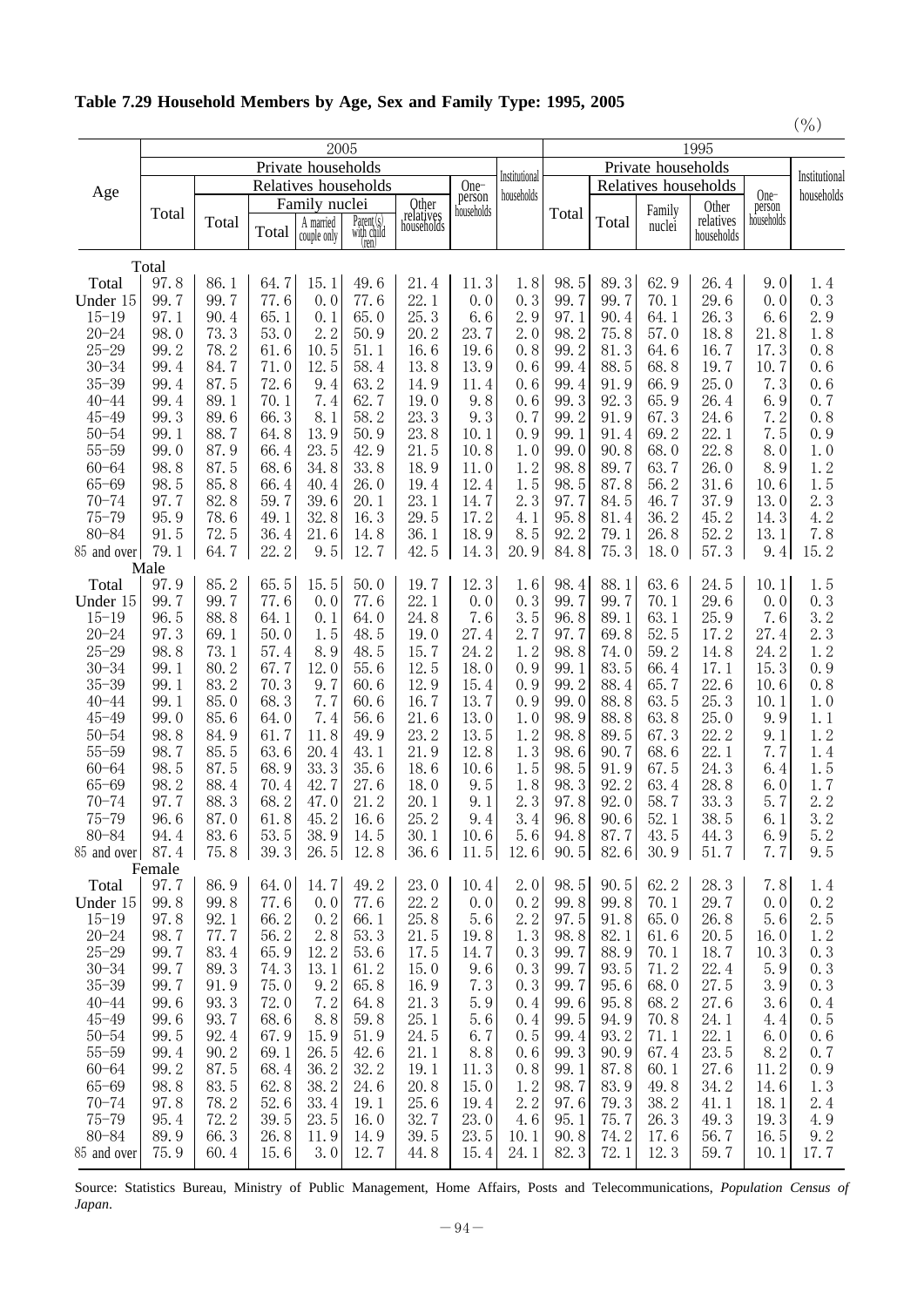|                        |                  |                   | One-person households <sup>1)</sup> |                  |              | Rate $(%)^2$     |             |             |             |            |                 |             |
|------------------------|------------------|-------------------|-------------------------------------|------------------|--------------|------------------|-------------|-------------|-------------|------------|-----------------|-------------|
| Age                    | 1980             | 1985              | 1990                                | 1995             | 2000         | 2005             | 1980        | 1985        | 1990        | 1995       | 2000            | 2005        |
|                        | Total            |                   |                                     |                  |              |                  |             |             |             |            |                 |             |
| Total                  | 7,105            | 7,895             | 9,390                               | 11,239           | 12,911       | 14, 457          | 6.1         | 6.5         | 7.6         | 9.0        | 10.2            | 11.3        |
| Under 15               | 1                | $\mathbf 1$       | $\boldsymbol{0}$                    | 1                | $\mathbf{0}$ | $\boldsymbol{0}$ | 0.0         | 0.0         | 0.0         | 0.0        | 0.0             | 0.0         |
| $15 - 19$              | 639              | 549               | 624                                 | 568              | 490          | 435              | 7.7         | 6.1         | 6.2         | 6.6        | 6.5             | 6.6         |
| $20 - 24$              | 1,795            | 1,799             | 1,946                               | 2,162            | 1,954        | 1,742            | 22.9        | 21.9        | 22.0        | 21.8       | 23.2            | 23.6        |
| $25 - 29$              | 1, 118           | 1,073             | 1,287                               | 1,524            | 1,740        | 1,619            | 12.4        | 13.7        | 15.9        | 17.3       | 17.7            | 19.5        |
| $30 - 34$              | 640              | 663               | 670                                 | 866              | 1, 117       | 1,351            | 5.9         | 7.3         | 8.6         | 10.6       | 12.7            | 13.8        |
| $35 - 39$              | 353              | 548               | 559                                 | 572              | 758          | 994              | 3.8         | 5.1         | 6.2         | 7.3        | 9.3             | 11.3        |
| $40 - 44$              | 285              | 406               | 597                                 | 617              | 606          | 795              | 3.4         | 4.4         | 5.6         | $6.8\,$    | 7.8             | 9.8         |
| $45 - 49$              | 321              | 381               | 519                                 | 760              | 732          | 718              | 4.0         | 4.6         | 5.7         | 7.2        | 8.2             | 9.3         |
| $50 - 54$              | 364              | 423               | 493                                 | 670              | 925          | 890              | 5.1         | 5.3         | 6.1         | 7.5        | 8.8             | 10.1        |
| $55 - 59$              | 359              | 441               | 529                                 | 634              | $803\,$      | 1,107            | 6.4         | 6.3         | 6.8         | 8.0        | 9.2             | 10.8        |
| $60 - 64$              | 348              | 431               | 542                                 | 664              | 753          | 940              | 7.8         | 8.0         | 8.0         | 8.9        | 9.7             | 11.0        |
| $65 - 69$              | 339              | $405\,$           | 526                                 | 675              | 824          | 921              | 8.5         | 9.6         | 10.3        | 10.5       | 11.6            | 12.3        |
| $70 - 74$              | 269              | 363               | 458                                 | 609              | 815          | 977              | 8.9         | 10.2        | 12.0        | 13.0       | 13.8            | 14.7        |
| $75 - 79$              | 168              | 248               | 362                                 | 469              | 691          | 904              | 8.2         | 10.0        | 12.0        | 14.2       | 16.6            | 17.1        |
| $80 - 84$              | 78               | 118               | 196                                 | 301              | 433          | 644              | 7.1         | 8.3         | 10.7        | 13.1       | 16.5            | 18.8        |
| 85 and over            | $28\,$<br>Male   | $\sqrt{46}$       | $81\,$                              | 148              | 270          | 419              | 5.2         | 5.9         | 7.2         | 9.4        | 12.1            | 14.3        |
| Total                  | 3,963            | 4,428             | 5,247                               | 6,224            | 6,979        | 7,665            | 6.9         | 7.4         | 8.6         | 10.1       | 11.2            | 12.3        |
| Under 15               | $\theta$         | $\theta$          | $\boldsymbol{0}$                    | $\theta$         | $\mathbf{0}$ | $\overline{0}$   | 0.0         | 0.0         | 0.0         | 0.0        | 0.0             | 0.0         |
| $15 - 19$              | 371              | 333               | 381                                 | 335              | 284          | 257              | 8.8         | 7.2         | 7.4         | 7.6        | 7.4             | 7.6         |
| $20 - 24$              | 1,198            | 1,215             | 1,293                               | 1,383            | 1,189        | 1,029            | 30.2        | 29.2        | 28.8        | 27.4       | 27.5            | 27.3        |
| $25 - 29$              | 878              | 825               | 955                                 | 1,079            | 1,161        | 1,018            | 19.3        | 20.9        | 23.3        | 24.2       | 23.3            | 24.1        |
| $30 - 34$              | 476              | $507\,$           | 502                                 | 629              | 774          | 888              | 8.8         | 11.1        | 12.7        | 15.3       | 17.4            | 17.9        |
| $35 - 39$              | 231              | 394               | 417                                 | 419              | 537          | 676              | 5.0         | 7.3         | 9.2         | 10.6       | 13.1            | 15.3        |
| $40 - 44$              | 164              | 268               | 427                                 | 456              | 441          | 557              | 3.9         | 5.9         | 7.9         | 10.1       | 11.2            | 13.6        |
| $45 - 49$              | 155              | 221               | 334                                 | 526              | 522          | 503              | 3.8         | 5.4         | 7.4         | 9.9        | 11.7            | 13.0        |
| $50 - 54$              | 138              | 194               | 263                                 | 401              | 595          | 592              | 3.9         | 4.9         | 6.6         | 9.1        | 11.4            | 13.4        |
| $55 - 59$              | 91               | 145               | 211                                 | 302              | 428          | 651              | 3.6         | 4.2         | 5.6         | 7.7        | 10.0            | 12.8        |
| $60 - 64$              | 67               | $\boldsymbol{93}$ | 153                                 | 232              | 305          | 442              | 3.4         | 3.9         | 4.7         | 6.4        | 8.1             | 10.6        |
| $65 - 69$              | 67               | $71\,$            | $102\,$                             | 179              | 256          | 338              | 3.8         | 4.0         | 4.7         | 5.9        | 7.6             | 9.5         |
| $70 - 74$              | 57               | 67                | 76                                  | 111              | 202          | 277              | 4.3         | 4.5         | 4.9         | 5.7        | 7.5             | 9.1         |
| $75 - 79$              | 40               | $52\,$            | 67                                  | $77\,$           | 136          | 213              | 4.8         | 5.1         | 5.6         | 6.1        | 8.4             | 9.4         |
| $80 - 84$              | 21               | $\rm 29$          | 43                                  | 57               | 82           | 130              | 5.0         | 5.4         | 6.3         | 6.9        | 9.0             | 10.6        |
| 85 and over            | $8\,$            | 14                | $23\,$                              | 37               | 66           | 93               | 4.9         | 5.3         | 6.3         | 7.6        | 10.0            | 11.4        |
|                        | Female           |                   |                                     |                  |              |                  |             |             |             |            |                 |             |
| Total                  | 3, 143           | 3,466             | 4, 143                              | 5,016            | 5,933        | 6,793            | 5.3         | 5.6         | 6.6         | 7.8        | 9.2             | 10.4        |
| Under 15               | $\boldsymbol{0}$ | $\boldsymbol{0}$  | $\boldsymbol{0}$                    | $\boldsymbol{0}$ | $\mathbf{0}$ | $\boldsymbol{0}$ | 0.0         | 0.0         | 0.0         | 0.0<br>5.6 | 0.0             | 0.0         |
| $15 - 19$<br>$20 - 24$ | 268<br>597       | 216<br>583        | 243<br>653                          | 233<br>778       | 206<br>765   | 178<br>713       | 6.6<br>15.4 | 4.9<br>14.5 | 5.0<br>15.0 | 16.0       | $5.6\,$<br>18.6 | 5.6<br>19.8 |
| $25 - 29$              | 239              | 247               | 332                                 | 445              | 579          | 601              | 5.3         | 6.4         | 8.3         | 10.3       | 12.0            | 14.7        |
| $30 - 34$              | 164              | 156               | 168                                 | 236              | 344          | 463              | 3.1         | 3.5         | 4.3         | 5.9        | 7.9             | 9.6         |
| $35 - 39$              | 122              | 155               | 142                                 | 153              | 220          | 318              | 2.7         | 2.9         | 3.2         | 3.9        | 5.5             | 7.3         |
| $40 - 44$              | 121              | 137               | 171                                 | 161              | 165          | 238              | 2.9         | 3.0         | 3.2         | 3.6        | 4.2             | 5.9         |
| $45 - 49$              | 167              | 160               | 185                                 | 234              | 210          | 215              | 4.1         | 3.9         | 4.1         | 4.4        | 4.7             | 5.6         |
| $50 - 54$              | 226              | 228               | 230                                 | 269              | 329          | 298              | 6.2         | 5.7         | 5.6         | 6.0        | 6.3             | 6.7         |
| $55 - 59$              | 268              | 297               | 318                                 | 332              | 375          | 456              | 8.6         | 8.3         | 8.1         | 8.2        | 8.4             | 8.8         |
| $60 - 64$              | 281              | 338               | 389                                 | 432              | 448          | 498              | 11.2        | 11.2        | 11.1        | 11.2       | 11.2            | 11.3        |
| $65 - 69$              | 273              | 334               | 424                                 | 497              | 568          | 583              | 12.3        | 13.8        | 14.5        | 14.6       | 15.1            | 15.0        |
| $70 - 74$              | 212              | 296               | 382                                 | 498              | 614          | 700              | 12.4        | 14.4        | 16.9        | 18.1       | 19.0            | 19.4        |
| $75 - 79$              | 128              | 197               | 296                                 | 392              | 554          | 691              | 10.7        | 13.3        | 16.2        | 19.3       | 21.9            | 22.9        |
| $80 - 84$              | $57\,$           | 89                | 153                                 | 243              | 351          | 514              | 8.4         | 10.0        | 13.3        | $16.5\,$   | 20.6            | 23.4        |
| 85 and over            | 19               | 33                | 59                                  | 111              | 204          | 326              | 5.4         | 6.2         | 7.7         | 10.1       | 12.9            | 15.3        |
|                        |                  |                   |                                     |                  |              |                  |             |             |             |            |                 |             |

Table 7.30 One-person Households and by Age and Sex: 1980-2005

Source: Statistics Bureau, Ministry of Public Management, Home Affairs, Posts and Telecommunications, *Population Census of Japan*.

1) Private households.

2) Householders per 100 persons by age and sex.